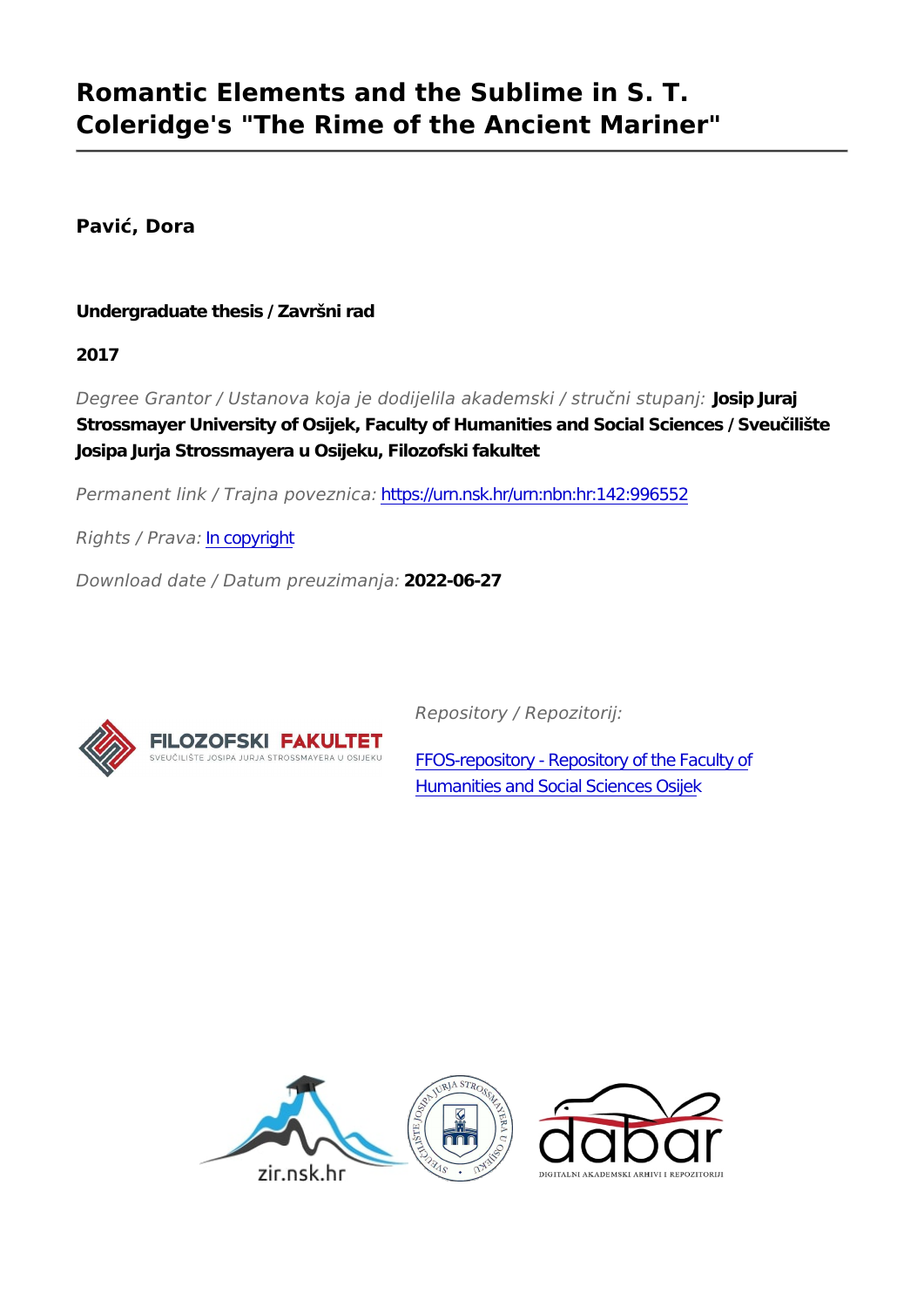Sveučilište J.J. Strossmayera u Osijeku Filozofski fakultet Osijek Studij: Dvopredmetni sveučilišni preddiplomski studij engleskoga jezika i književnosti i filozofije

Dora Pavić **Elementi romantizma i uzvišenoga u S. T. Coleridgeovoj** "**Pjesmi o starom mornaru"**

Završni rad

doc. dr. sc. Ljubica Matek

Osijek, 2017.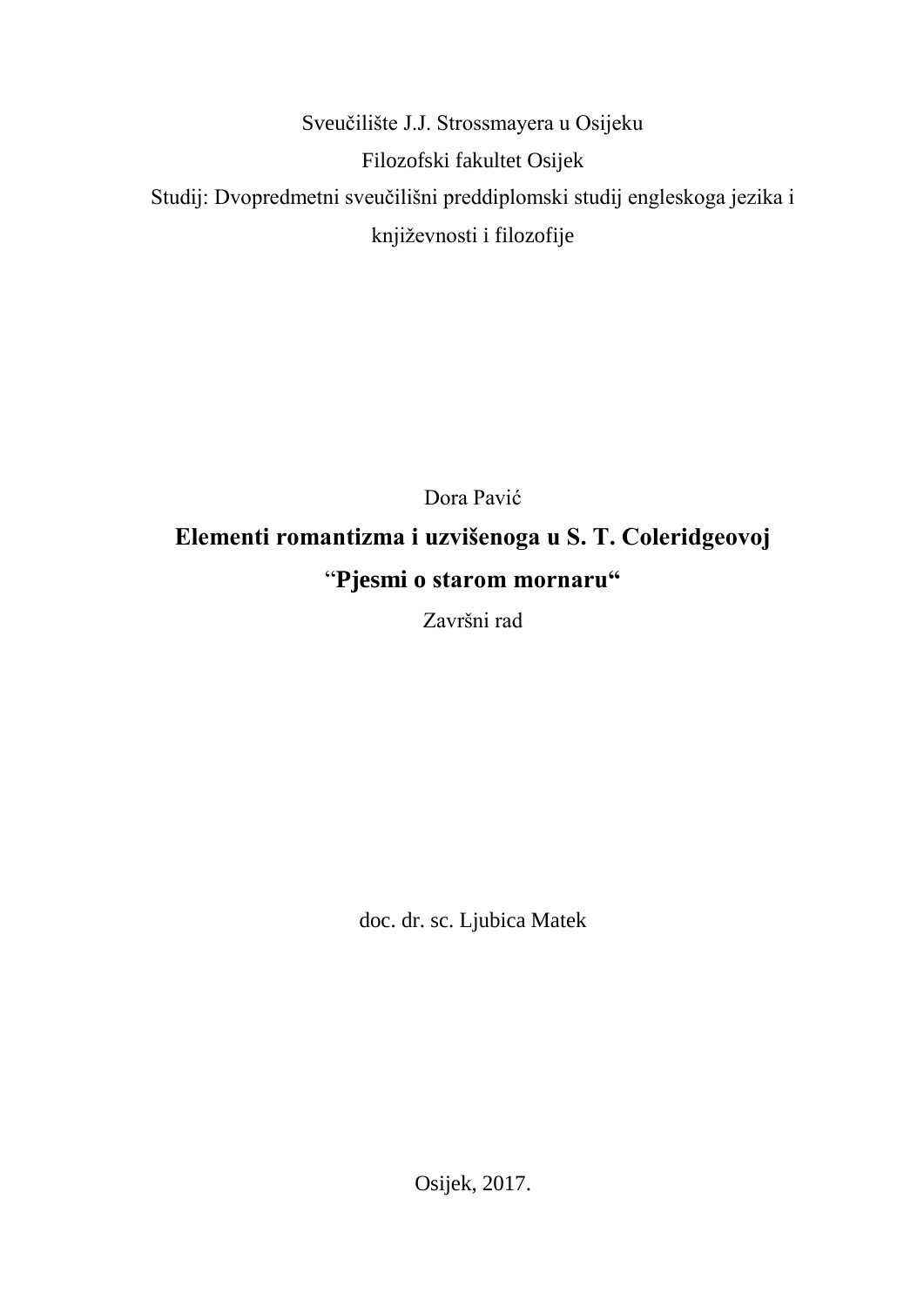Sveučilište J.J. Strossmayera u Osijeku Filozofski fakultet Osijek Odsjek za engleski jezik i književnost Studij: Dvopredmetni sveučilišni preddiplomski studij engleskoga jezika i književnosti i filozofije

Dora Pavić **Elementi romantizma i uzvišenoga u S. T. Coleridgeovoj** "**Pjesmi o starom mornaru"**

Završni rad

Znanstveno područje: humanističke znanosti Znanstveno polje: filologija Znanstvena grana: anglistika

doc. dr. sc. Ljubica Matek

Osijek, 2017.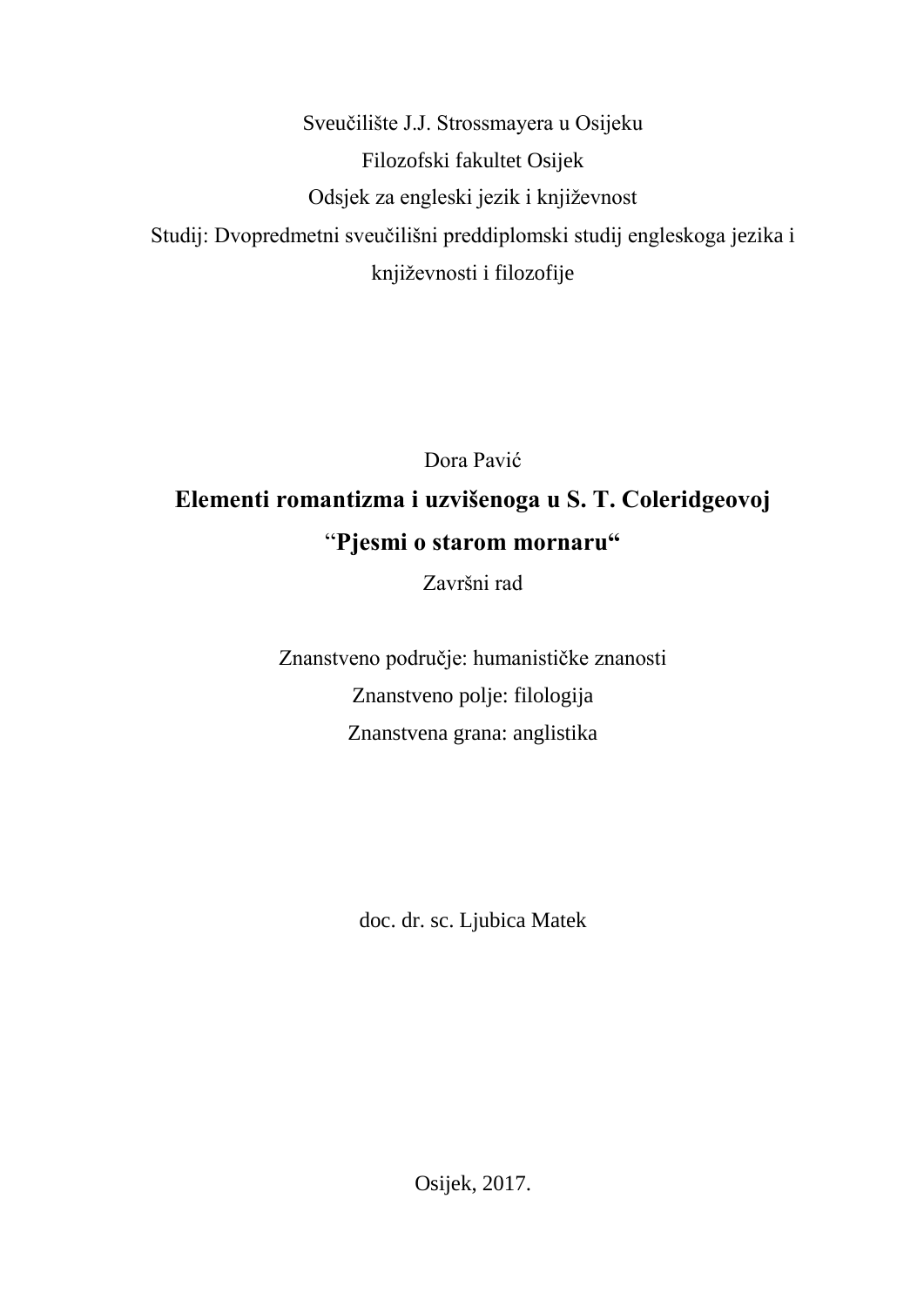J.J. Strossmayer University of Osijek Faculty of Humanities and Social Sciences Study Programme: Double Major BA Study Programme in English Language and Literature and Philosophy

> Dora Pavić **Romantic Elements and the Sublime in S. T. Coleridge's "The Rime of the Ancient Mariner"**

> > Bachelor's Thesis

Supervisor: Ljubica Matek, PhD., Assistant Professor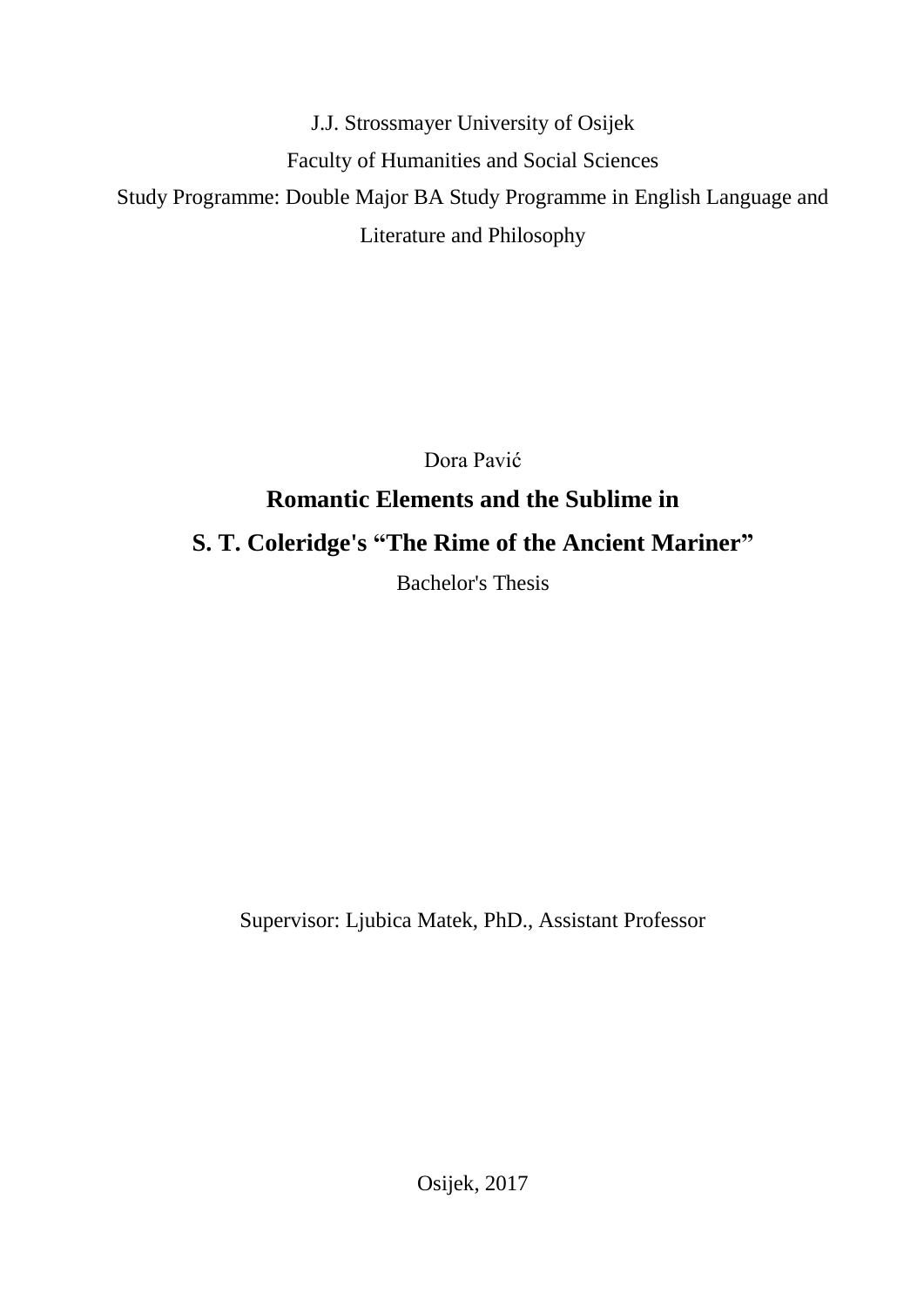J.J. Strossmayer University of Osijek Faculty of Humanities and Social Sciences Department of English Study Programme: Double Major BA Study Programme in English Language and Literature and Philosophy

Dora Pavić

# **Romantic Elements and the Sublime in S. T. Coleridge's "The Rime of the Ancient Mariner"**

Bachelor's Thesis

Scientific area: humanities Scientific field: philology Scientific branch: English studies

Supervisor: Ljubica Matek, PhD., Assistant Professor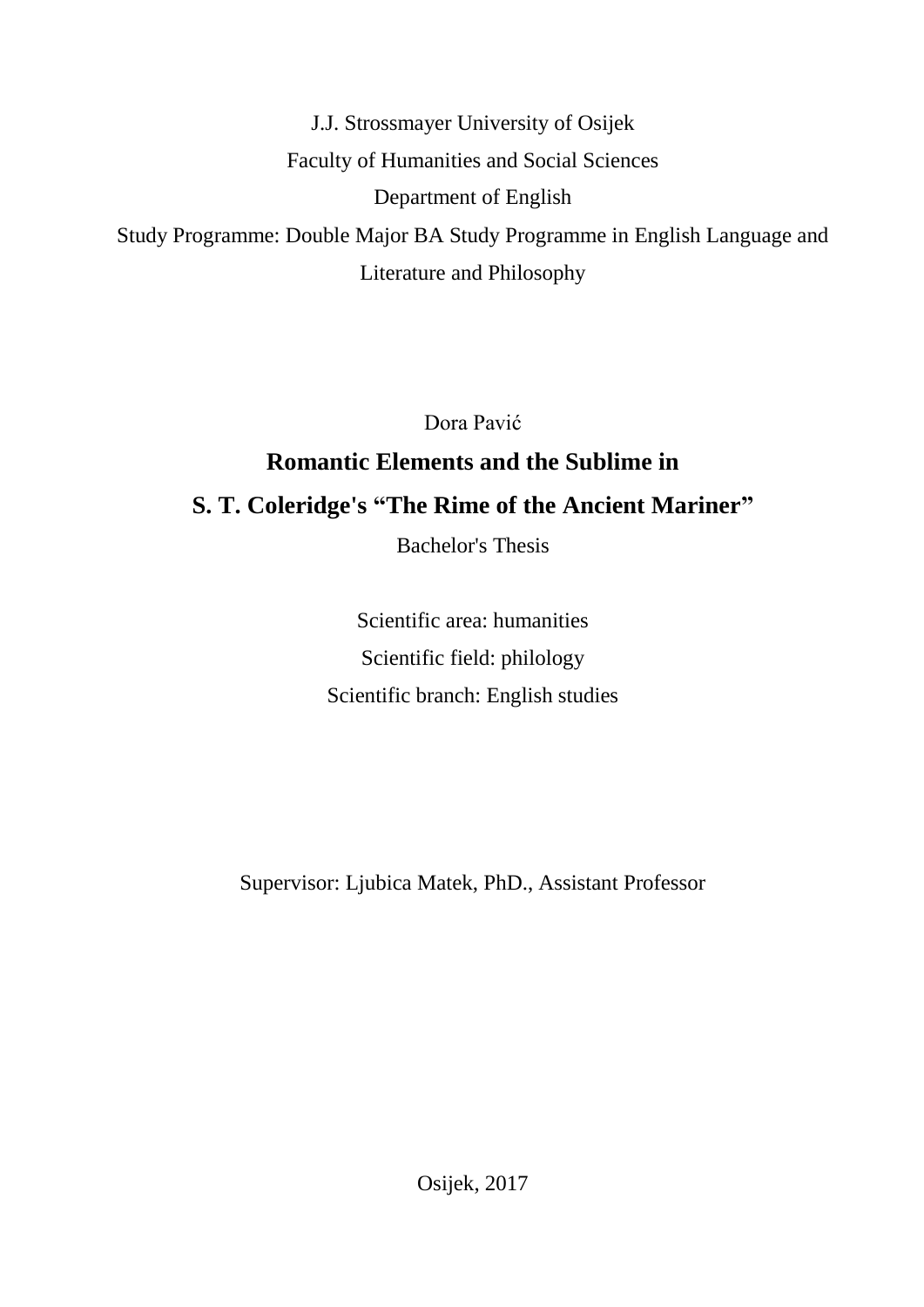#### Abstract

This paper deals with "The Rime of the Ancient Mariner" with respect to the Romantic elements available in the poem. It will elaborate the features for which the Romantic literature is notable, and these are interest in nature and the supernatural, superstitions, and exotic places. The sublime is the Romantic element which will be dealt with separately from the other elements because of its complexity. While attempting to explain Coleridge's understanding of the phenomenon of imagination – for which he even coined a new term, "esemplastic" – this paper will point out the importance of the reader's own engagement in reading. After illustrating the meaning of the motif of the Wandering Jew by applying it to the character of the Mariner, this paper will conclude with the Gothic elements that are present in "The Rime". By explaining the prominent Romantic features, and some other literary concepts relevant to Coleridge and this poem, this paper will show that only with the understanding of the literary background of Romanticism one can fully understand and enjoy "The Rime of the Ancient Mariner" itself.

Keywords: S. T. Coleridge, "The Rime of the Ancient Mariner", the Sublime, esemplastic, Romanticism, supernatural.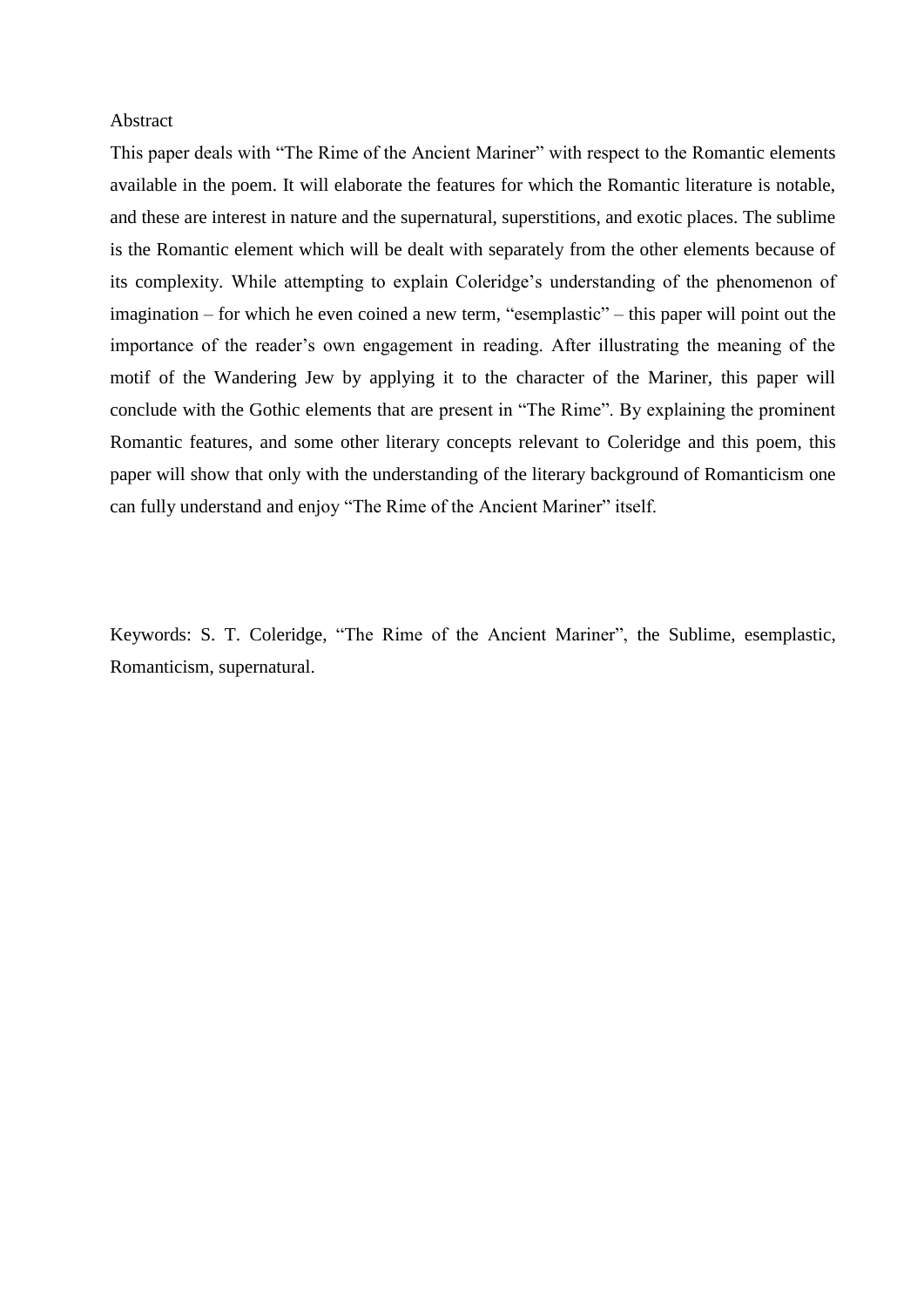| Table of Contents |  |
|-------------------|--|
|                   |  |
|                   |  |
|                   |  |
|                   |  |
|                   |  |
|                   |  |
|                   |  |
|                   |  |
|                   |  |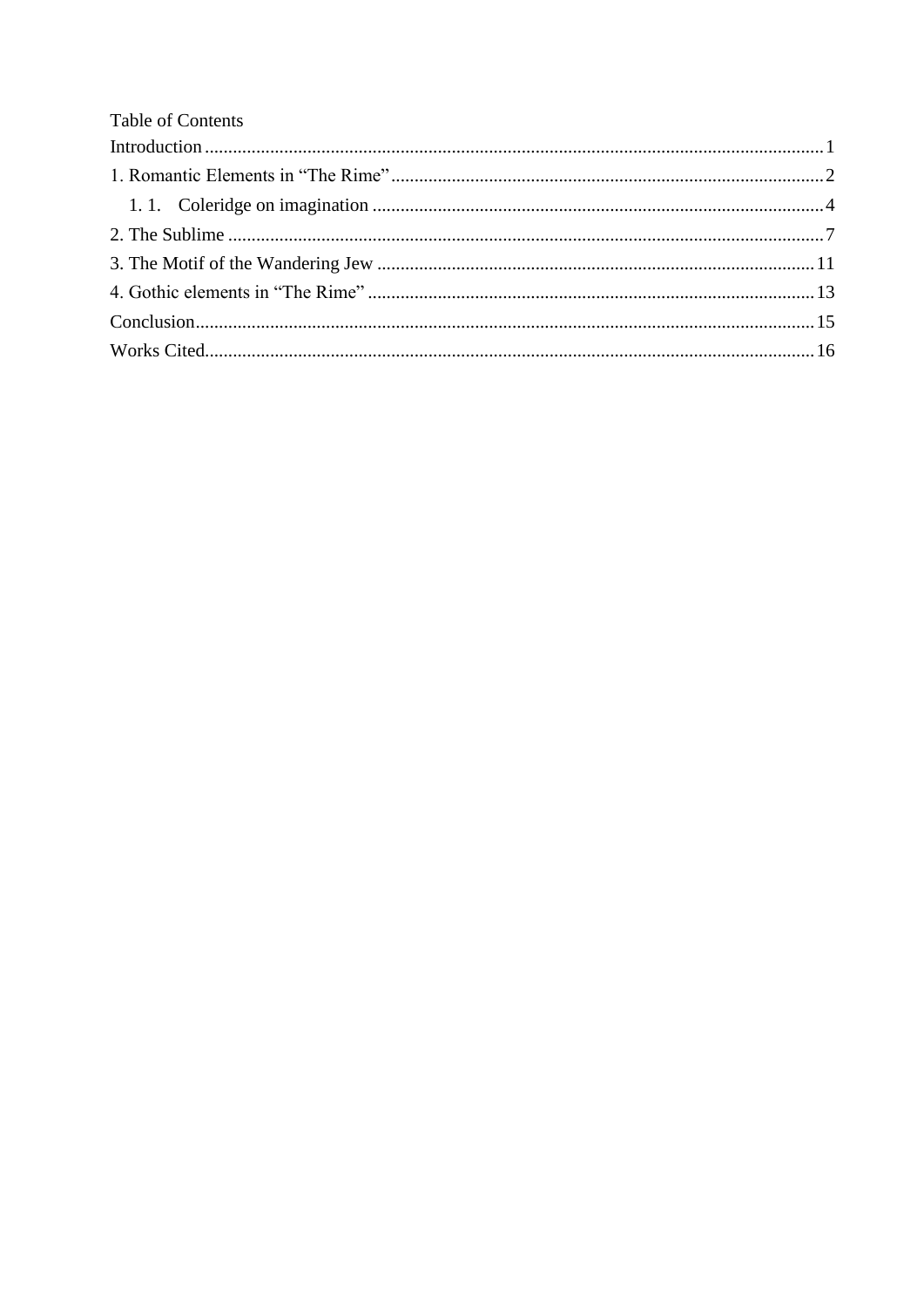<span id="page-7-0"></span>Introduction

This paper will deal with S. T. Coleridge's poem "The Rime of the Ancient Mariner", and will survey prominent Romantic elements that the poem contains. Due to the fact that it is next to impossible to analyse all the possible aspects of any piece of literature, and to scrutinize it from every point of view, this paper will concentrate mostly on the Romantic features of "The Rime of the Ancient Mariner". However, this Romantic poem does contain some Gothic elements, too, so they will be covered as well. The aim of this paper is to highlight the importance that the understanding of the Romantic elements carries. Without the comprehension of its Romantic features, "The Rime of the Ancient Mariner" would be devoid of proper interpretation, and would as a result fall into danger of being read as a mere adventurous poem.

First, the common Romantic elements in literature will be elaborated and illustrated using the examples from "The Rime", covering both the natural and the supernatural imagery. The first chapter will also clarify Coleridge's understanding of imagination, with respect to his ideas from *Biographia Literaria*. One more term from *Biographia Literaria* that is highly relevant for "The Rime" is the willing suspension of disbelief, which is, too, going to be discussed here.

The second chapter will have to do with the sublime, a Romantic element which is almost synonymous with Coleridge's poetry. It will show the power that the sublime imagery has over the readers. The third chapter will deal with the motif of the Wandering Jew. It deserves its own chapter because it does not strictly belong to Romanticism, nor to Gothic literature, but can be found in both of them, as well as in other literary periods. This chapter will shortly introduce the origin of the symbol of the Wandering Jew, and present the Mariner through its prism.

Lastly, the relationship of the Romantic and Gothic literature will be described, and then Gothic features that appear in "The Rime" will be elaborated. These features include the interior mental processes and the supernatural.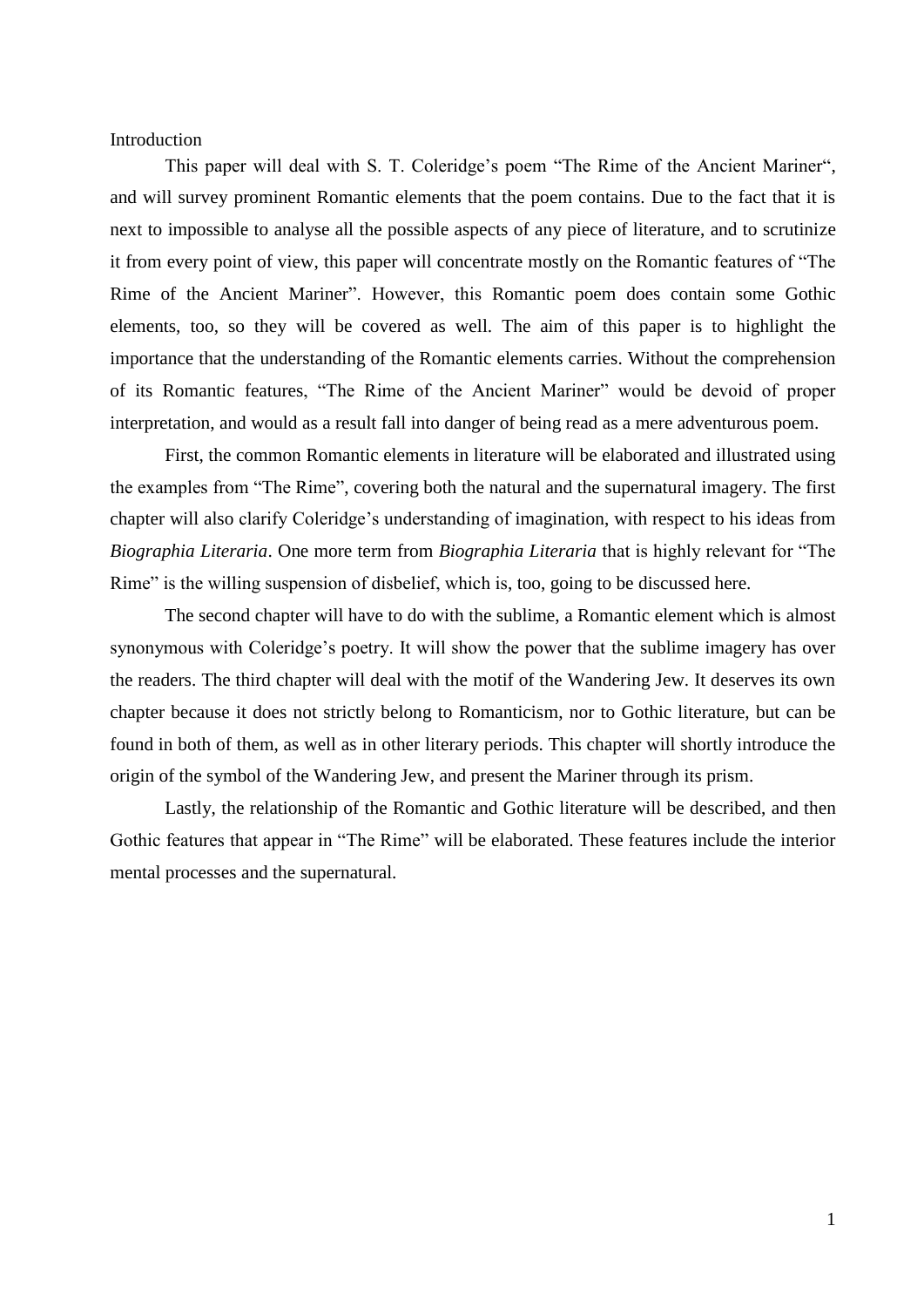<span id="page-8-0"></span>1. Romantic Elements in "The Rime"

Romanticism was a literary, artistic and intellectual movement that peaked in the nineteenth century in Europe. While it is difficult to unify everything that can be said about Romanticism in one definition, listing some of its general features helps understanding it. These features are the interest in folklore, superstitions and exotic places, as well as the interest in nature, and the sublime. In addition to these features, there is also one more phenomenon that the Romantic authors were deeply concerned with: imagination.

Samuel Taylor Coleridge (1772-1834) was a prominent English Romantic author, poet and a literary critic. When discussing Coleridge's impact on Romanticism in England, Wellek notes the peculiarity of the fact that "none of the English poets [...] recognized himself as a Romanticist or recognized the relevance of the debate to his own time and country" (Wellek, "The Term" 14). Despite Coleridge not being aware of the impact he was making on the Romantic literature and literature in general, his works are full of Romantic features and are thus a great way of perceiving the spirit of Romanticism. Montgomery goes that far as to name Coleridge (alongside Southey and Wordsworth) one of "the three pioneers, if not the absolute founders, of the existing style of English literature" (Montgomery 307).

The first Romantic element to be listed in this analysis is the natural imagery. Images of nature are present throughout the whole poem; Coleridge describes the sea, sea creatures and sky in great detail to establish the eerie atmosphere. His usage of images of nature is of a typically Romantic manner, in which the human features are given to inanimate elements of nature, as can be seen in the description of storm:

And now the Storm-blast came, and he

Was tyrannous and strong:

He struck with his o'ertaking wings,

And chased us south along. (Coleridge 41-45)

Besides using personification, Coleridge also ascribes genders to some natural phenomena, calling the Sun a *he* (25), and the Moon a *she* (266) in order to make them seem more human-like, personal and powerful, because it is easier for readers to form a connection with persons than with distant objects. And only when readers form connection with a poem they are reading, they can be engaged in the story that is being told in a poem properly.

Due to the amount of emphasis that was put on nature, some of these elements of nature can even be read as separate characters of the poem. However, interest in nature is not the only Romantic element that has to deal with nature; there are also supernatural elements and the sublime, which will be dealt with in detail later.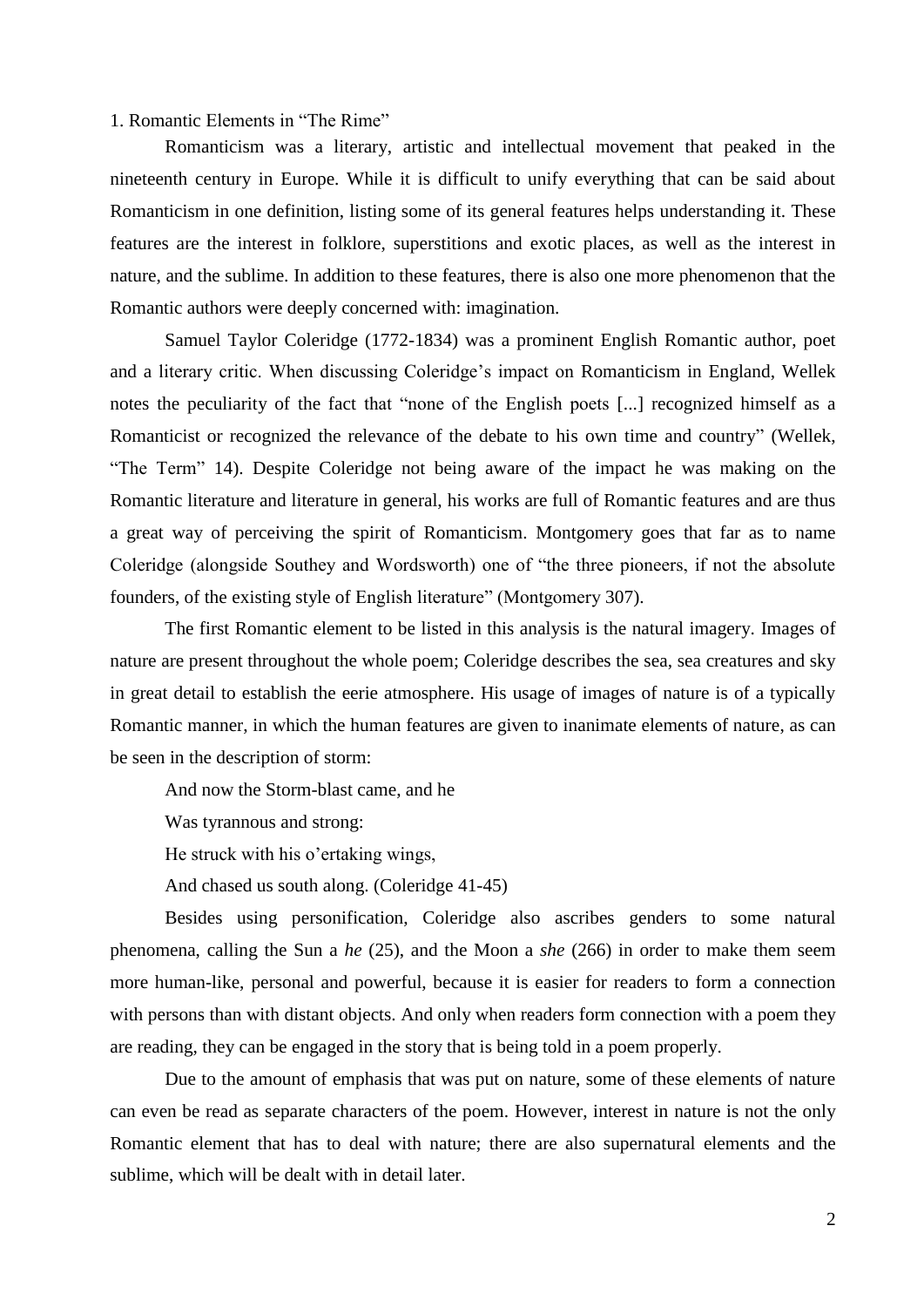Even though nature itself inspires awe, the Romantics were aware of the fact that superstitions and supernatural occurrences intrigue readers even more. Superstitions and interest in the supernatural were not distinctive exclusively to Romanticism; such phenomena were always innate to all people and traditions. Fulford states that Coleridge's aim was to make "the supernatural seem so rooted in human psychology that readers would choose […] to 'suspend their disbelief'" (Fulford 50). "Suspension of disbelief" is a term which Coleridge has coined and first mentioned in his book *Biographia Literaria; or Biographical Sketches of My Literary Life and Opinions*. He explained that the willing suspension of disbelief "constitutes poetic faith" (Coleridge 239), meaning that the readers should consciously ignore their reason which tells them that something is not possible in real life, and rather should, for art's and poetry's sake, choose to believe in supernatural phenomena while reading, in order to enjoy the story without the burden of reality and logic that rule their world. While discussing the willing suspension of disbelief, Coleridge mentioned that he wrote "The Mariner" to present "persons and characters supernatural, or at least Romantic" (239). Fulford considers his choice of writing a story that takes place on the sea to experiment with the supernatural motifs a good choice "because his contemporaries were fascinated by the extraordinary discoveries made on recent voyages in which human psychology was put under intense pressure by isolation, danger and fear" (Fulford 50). Due to Coleridge's skilful usage of supernatural elements, his poetry really does make readers feel notions like these while reading. Moreover, feelings such as shock or awe stick with readers even after finishing the poem.

The first element of the supernatural in the poem does not have anything to do with the natural occurrences – it is the Ancient Mariner himself, or more precisely, his enticing eye. His eye is described as glittering and bright (Coleridge 13-20), which itself does not imply anything too unusual. But, when readers learn that anyone who sees Mariner's eyes cannot look away from him nor choose to not listen to him, it is expected of readers to suspend their disbelief and imagine that such a thing is possible. After the Mariner forces the wedding-guest to start listening to his story, it becomes clear that "the Mariner's narrative repeats as contrast [...] between the common and the extraordinary" (Owen 263). That is a technique that Coleridge used to enhance and emphasise the supernatural elements. The way the Mariner approaches the wedding-guest, and the Mariner's behaviour in general, fill the reader with anticipation and subtly announce that something supernatural is going to happen. The implied promise of more than just a sea-voyage story speaks "to the Wedding Guest of depth and intensity, of an experience approaching the limits of human endurance and touching the mystery at the heart of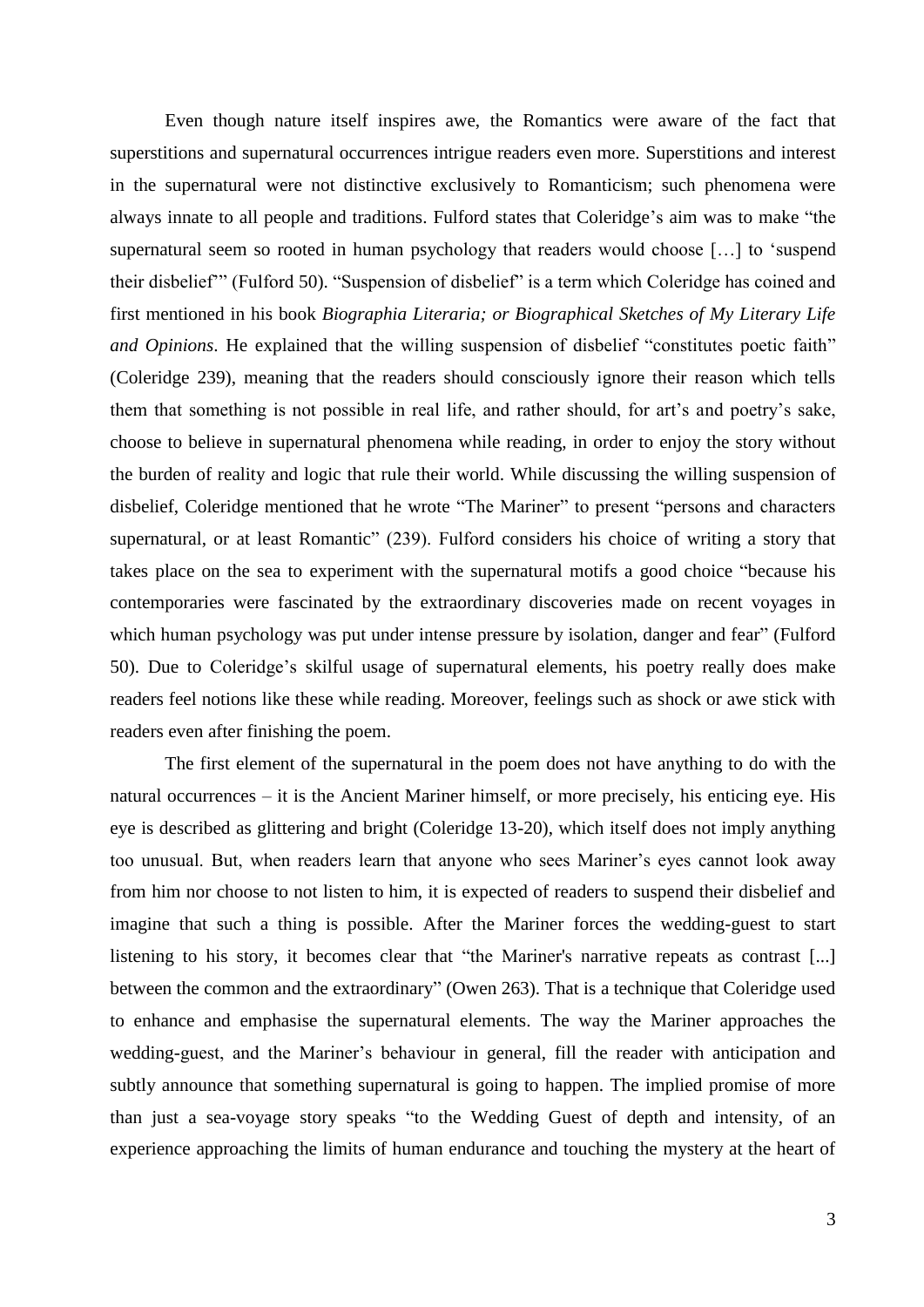being" (Owen 263), which shows Coleridge's endeavour to intensify the supernatural in the poem.

The element that expresses the supernatural even stronger and clearer than the Mariner is the Albatross, a bird that followed and led the ship until the Mariner had killed it. The supernatural and superstition, both of which are features of Romanticism, intertwine in the motif of Albatross. Albatross was believed to have been a good omen. In the poem, the crew believed that the Mariner had brought a curse upon the ship when he killed a bird of good omen, because after its death, the winds have stopped, leaving the ship unable to move; and there was no rain, leaving the crew suffer from thirst, presumably rendering them mad. Later in the poem, all members of the crew except the Mariner have died, not only leaving him to suffer the curse alone, but also enhancing the curse, as pictured in lines:

The cold sweat melted from their limbs,

Nor rot nor reek did they:

The look with which they look'd on me

Had never pass'd away. (Coleridge 254-257)

The albatross and the crew are interchangeable carriers of the curse; once that the dead albatross has fallen from the Mariner's neck and has sunken into the sea, it was the ghastly, zombie-like crew who served as a reminder of what the Mariner had done.

Yet, not all supernatural elements in the poem can be ascribed to natural phenomena, or human or animal beings, as were those previously mentioned. The motion in which the ship has moved after the winds ceased is also a supernatural element, as is the Polar Spirit. These two motifs also differ from the others in that that they are not just poetic devices for creating the atmosphere in the poem, but they also have a background in real life: sailors on long voyages, devoid of sleep and delusional due to isolation, used to ascribe normal things to supernatural creatures, thus creating stories that were later to be retold for ages.

## <span id="page-10-0"></span>1. 1. Coleridge on imagination

The supernatural is closely linked to imagination, one of the most prominent Romantic features. Romanticism was partially a reaction to Industrial Revolution, and that may be the reason why emotion and imagination were so highly valued. Feeling restricted and trapped by the newly constructed machinery and the fact that the world was changing so fast, the Romantics found shelter in imagination. Using imagination, it was possible to escape to the world where people still had their value, where nature was intact, and where supernatural things were possible. Reading Coleridge's poetry requires involvement of the reader's imaginative abilities,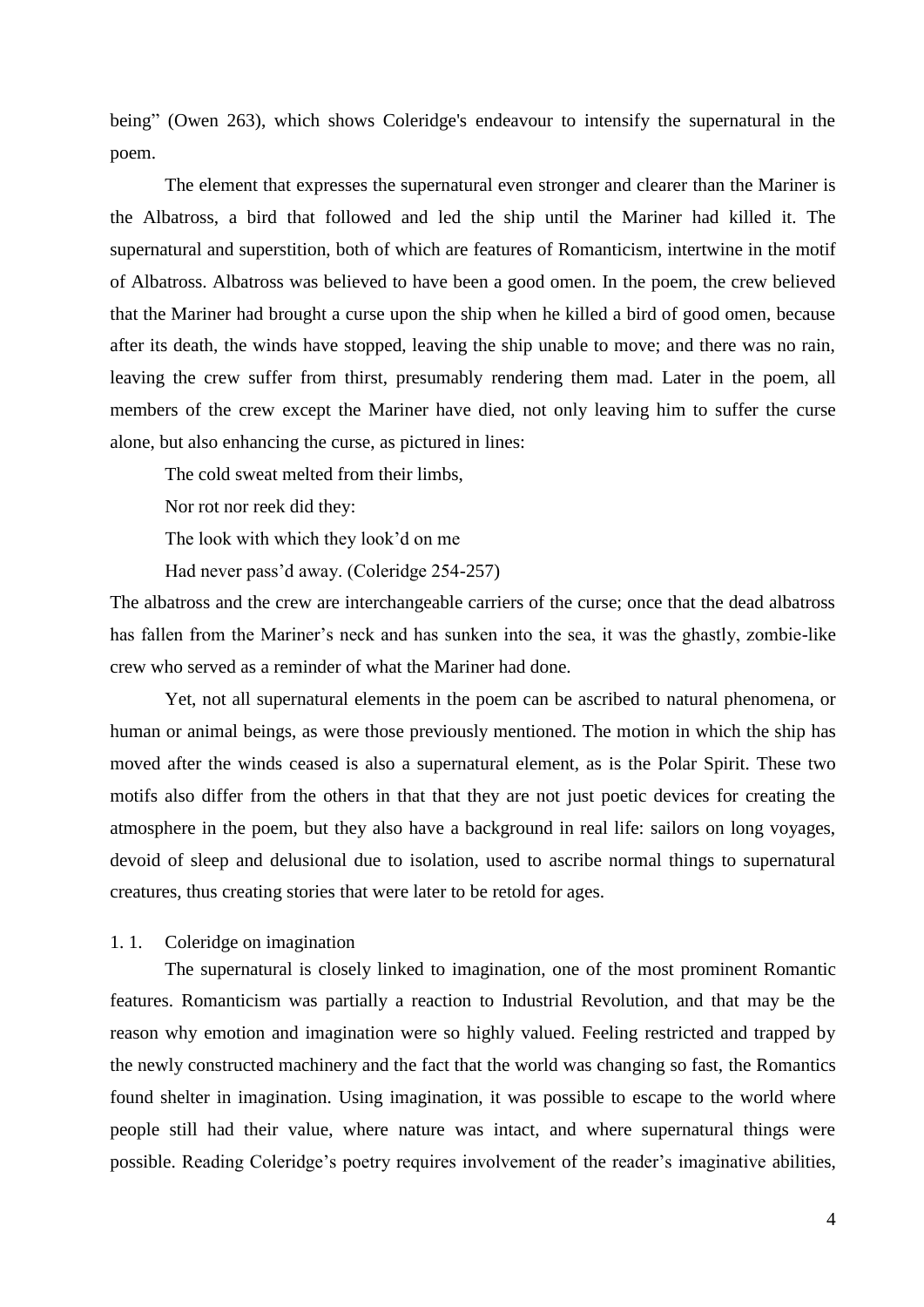so it is obvious that "the use of the supernatural was clearly meant to contribute to imaginative stimulus" (Hume 282). Coleridge himself too discusses imagination, and he in a way associates it with genius. For him, a genius is the one who employs talent, taste, judgement, but also imagination (Coleridge 21) in their work. Coleridge continues his study of imagination by implying that a person who manages to incorporate imagination into their writing process "may even render his writings more popular than the absolute reality could have done" (22). What is admirable here is the fact that for Coleridge it was not sufficient to only talk about imagination as we know it in everyday discourse; he went that far as to invent a completely new word in order to describe imagination. He introduces the word in an anecdotal way. An imaginary reader states: ""Esemplastic. The word is not in Johnson [Samuel Johnson's Dictionary (1755)], nor have I met with it elsewhere."", to which Coleridge responds: "Neither have I" (77). That short sentence is a sign that tells that Coleridge claims to have invented the word "esemplastic". After clarifying the etymology of "esemplastic", which comes from Greek words for "shape into one", and after some other anecdotes and letters, Coleridge proceeds to define esemplastic power. He identifies esemplastic power with imagination, and he explains that he has coined a new term in order to avoid confusion between imagination and fancy. Even though he does not use the term "esemplastic" many times throughout *Biographia Literaria*, its sole creation is important, because it has enabled him to separate the term imagination from the everyday context and install it in the realm of literature, and it helped in establishing an extended meaning of the already existent word.

Besides literary, there are also philosophical and ontological contents in his definition of imagination, or to say, esemplastic power, which he describes as "the living power and prime agent of all human perception, and as a repetition in the finite mind of the eternal act of creation in the infinite I AM" (144). Judging by the fact that he labels imagination as a living power, it is clear that he values imagination more than fancy, which he classifies only as a "mode of memory" (144), meaning that imagination implies the ability to create something completely new and never seen before, using the created fragments and unifying and shaping them into one, while fancy only enables one to store the "empirical phaenomenon of the will" (144). Obviously, imagination is an active, rather than passive power. The superiority of imagination can be seen from the rules of the imagination, which "are themselves the very powers of growth and production" (189). Nevertheless, Coleridge is far from denying the importance of fancy- he portrays the relationship between imagination and fancy by a comparison: "a man may work with two very different tools at the same moment; each has its share in the work, but the work effected by each is distinct and different" (137).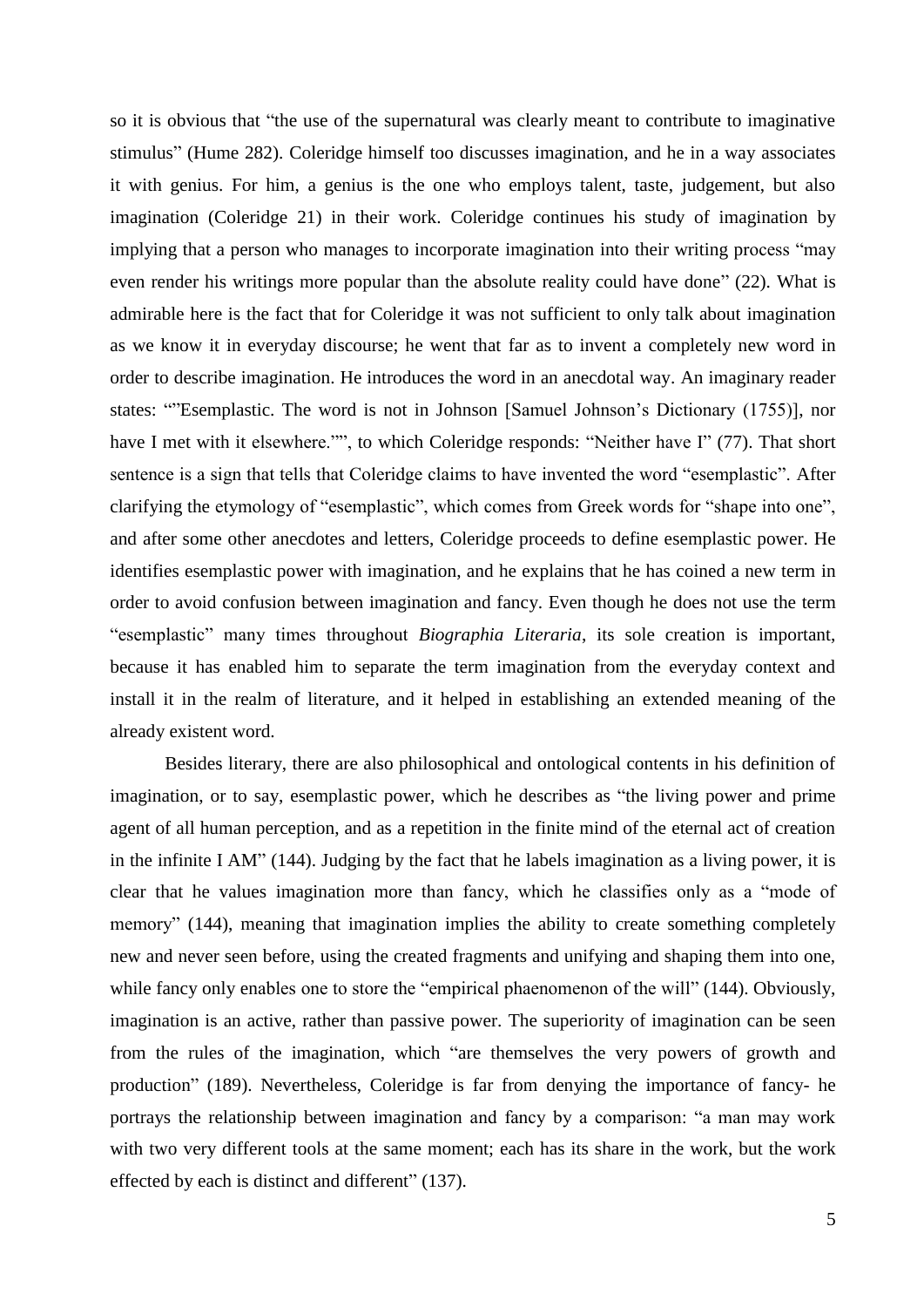As of ontology, Coleridge tackles it by offering an answer to the core problem of ontology, the question of finite and infinite beings. He suggests that a finite being can participate in infinity, using the power of creation. He even determines philosophic imagination as a sacred power of self-intuition, with which one can interpret and understand things such as symbols (199). In the realm of philosophy, Coleridge manages to connect the idea of imagination, genius, and the process of creating.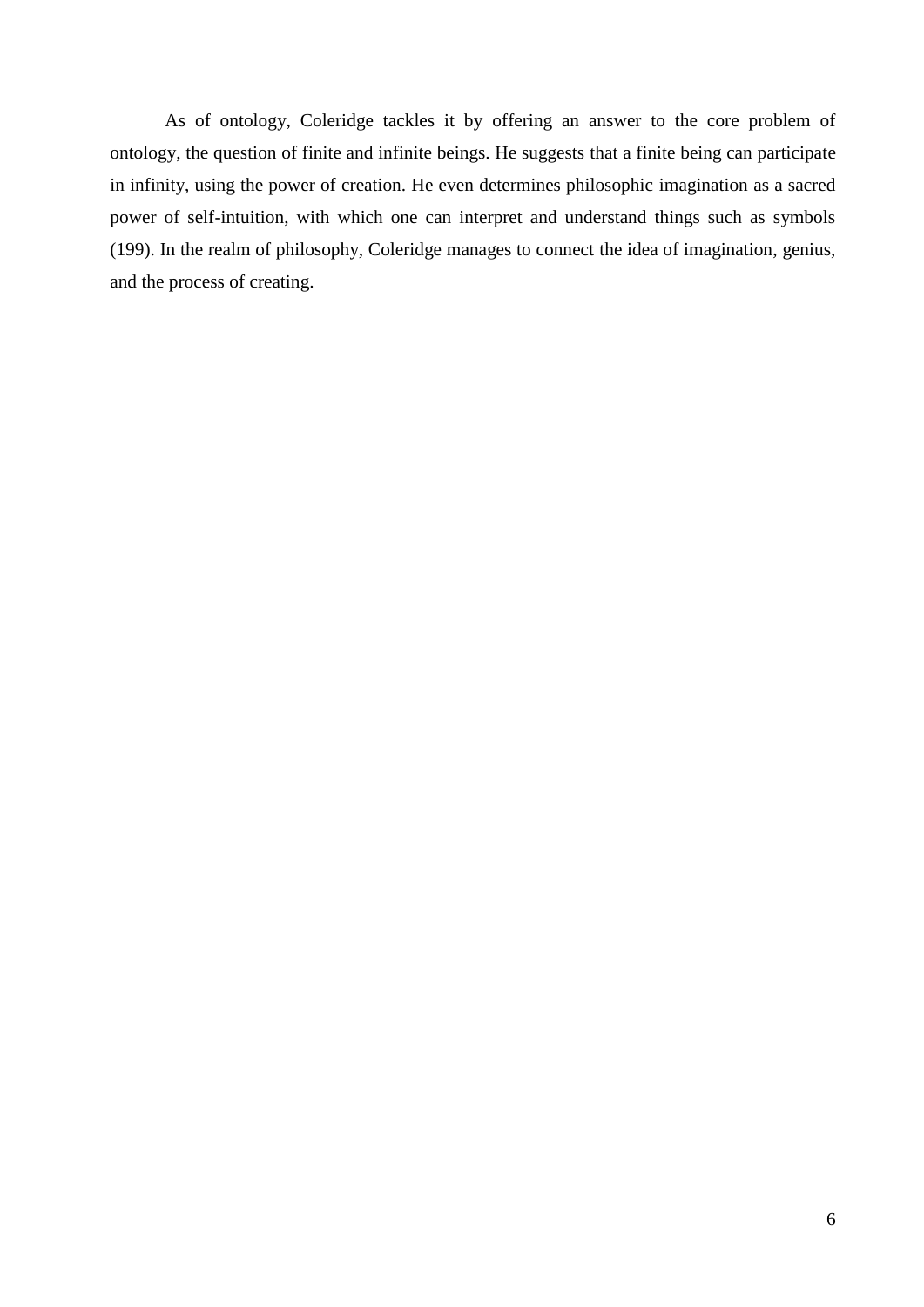# <span id="page-13-0"></span>2. The Sublime

The term "sublime" is a literary concept which was widely discussed and used in the eighteenth century. It refers to the dimension that one feels when encountering the power and boundlessness of nature. McKusick describes sublimity as something that is "beyond any limited human capacity of understanding" (McKusic 218). But, to get as close to the meaning of the sublime in a way that is the most relevant to Coleridge as possible, it is apt to paraphrase the words of one of his contemporaries, Edmund Burke, taken from his work *On the Sublime and Beautiful*. Burke states that the source of the sublime is anything that produces terror to such great extent that it seems delightful. He also connects the sublime to astonishment, describing the astonishment as a result of the great and the sublime in nature operating most powerfully. However, even though Burke couples terror and the sublime together, he emphasises that the sublime should not "have the idea of danger connected to it" (Burke). Furthermore, it is important to distinguish between terror and horror. Although they may sound similar at first, they are nowhere near interchangeable. Ann Radcliffe wrote a famous differentiation between those two. She notes that "terror and horror are so far opposite, that the first expands the soul, and awakens the faculties to a high degree of life; the other contracts, freezes, and nearly annihilates them" (147).

In addition to terror and humbleness before the forces of nature that one feels when encountered with pieces of nature that inspire the sublime, there is one seemingly opposite idea included in the sublime. It is the idea of beauty. When one's senses are occupied with something that is so great that it makes one feel small and insignificant, what follows must be a sensation of reverence towards it. Intertwining the feeling of insignificance and humility with admiration and reverence demonstrates the idea of what sublimity holds.

Coleridge is known for creating a peculiar atmosphere in his poetry, which he achieves by incorporating sublimity into it, along with some poetic devices, such as the aforementioned personification, as well as onomatopoeia, hyperbole, and a careful choice of imagery. As for the sublime, Jones states that "Coleridge's most significant engagement with the device arrives with the 'Rime of the Ancient Mariner'" (8), and he is not alone in that viewpoint. De Quincey portrays Coleridge as a man whose poetry was "shrouded in mystery - supernatural - like the 'ancient Mariner' — awfully sublime" (De Quincey 21). Both James and De Quincey have pointed out "The Ancient Mariner" as the poem that is a starting point for exploring the sublime in Coleridge, because it is teeming with the elements of the sublime and therefore provides a great insight into Coleridge's understanding of the sublime.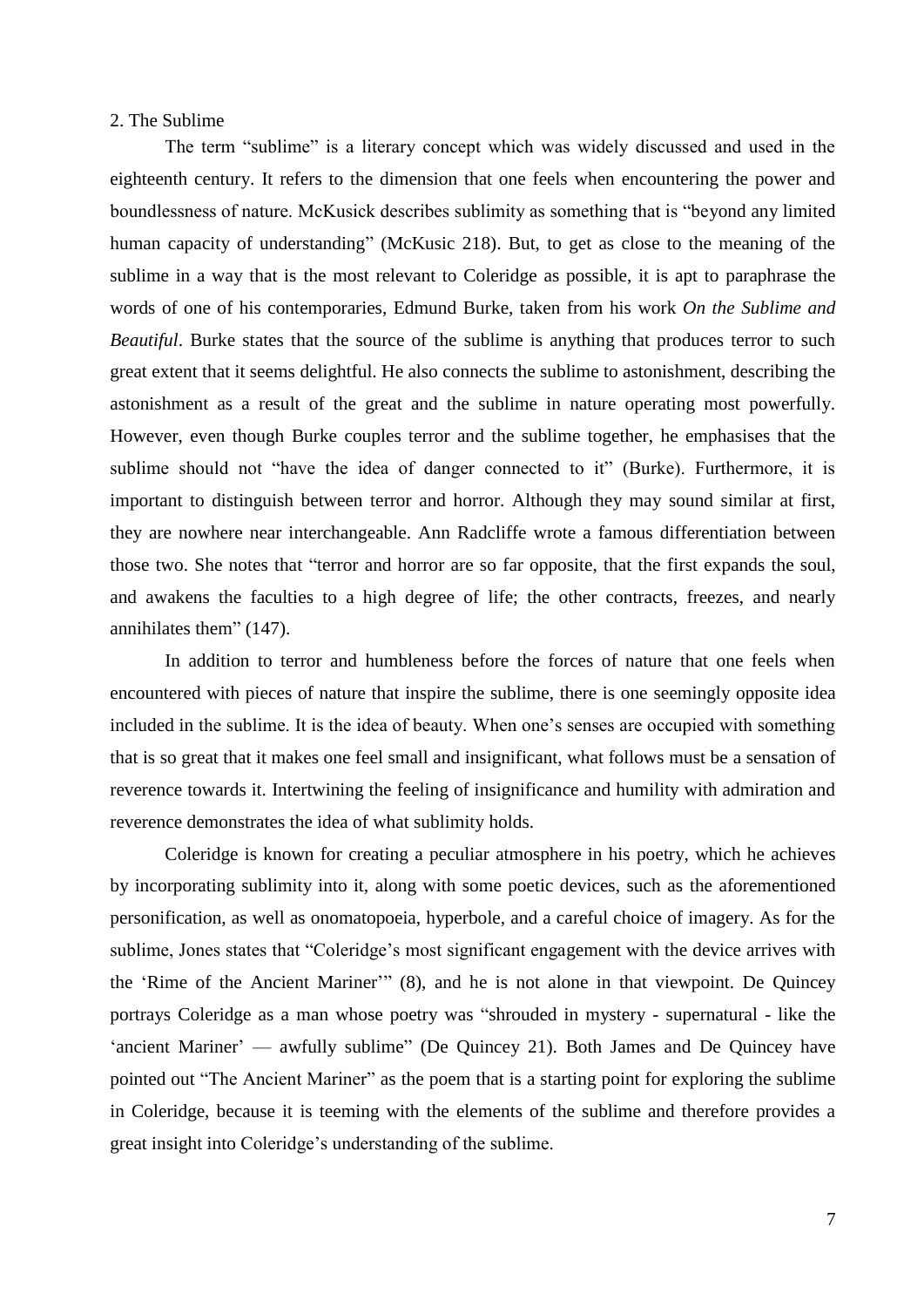Already at the very beginning of "The Mariner", even before the poem itself, there is an element of the sublime. The introduction of the poem is Burnet's text edited by Coleridge, which describes beings of the universe as something that human mind has always wondered about. If we take McKusick's definition of the sublime into consideration once again, and recall that he connects sublimity with something for which humans lack the capacity of understanding (218), it can be seen that the introduction to the poem is a fine display of the sublime. It is so because the introduction deals with the divine beings that are far beyond human comprehension, and of which humans can only wonder about in awe, without ever understanding them for sure. Also, the Sublime in those creatures of universe is in the feeling of the connection to the world; they remind humans that they all are just a part of something complex and much larger than the world known to them.

The first Coleridge's own trace of sublimity in the poem can be seen in the arrival of the Ancient Mariner and his crew to the land and sea of ice and snow. What occurs there is more than just a usual storm which comes, does damage and then is gone. Here, the emphasis is not at all on the consequences, they are not even described. What is important here, is the sublime feeling caused by being overwhelmed by nature in its cruel form. Ice shows no mercy, its coldness affects more than body- it takes over the whole human being. Ice surrounds the ship, and in that moment a human is bound to feel the superiority of nature. Ice is all that the Mariner sees wherever he looks: "Nor shapes of men nor beasts we ken-- /The ice was all between" (Coleridge 57-58). The Mariner is so overwhelmed and terrified that he has no capacities to notice nature's monstrous beauty. Nonetheless, he does remember it later, in retrospective.

The motif of Albatross can be read as a supernatural element, an element of superstition, as well as the element of the sublime. It meets the criteria to fall under all these categories. What sets the Albatross as an element of the sublime apart from the other two types of elements is the feeling that the sole mention of Albatross brings to the Mariner, and also to the readers. When seen as a figure of superstition, the Albatross itself does not mean anything more than a good omen. However, when read as an element of the sublime, the Albatross becomes of a greater importance. Because of Coleridge, the Albatross has a huge impact on literature after him, and it even has its own entry in *A Dictionary of Literary Symbols,* which says that "the most famous albatross in literature is the one in Coleridge's "Rime of the Ancient Mariner"; since then "albatross" has come to mean a burden of guilt or sin" (Ferber 9). The key words here are "guilt" and "sin", because they are exclusively human concepts. Since the sublime is always to some extent connected to the divine, it is visible that Coleridge plays with the sublime by contrasting a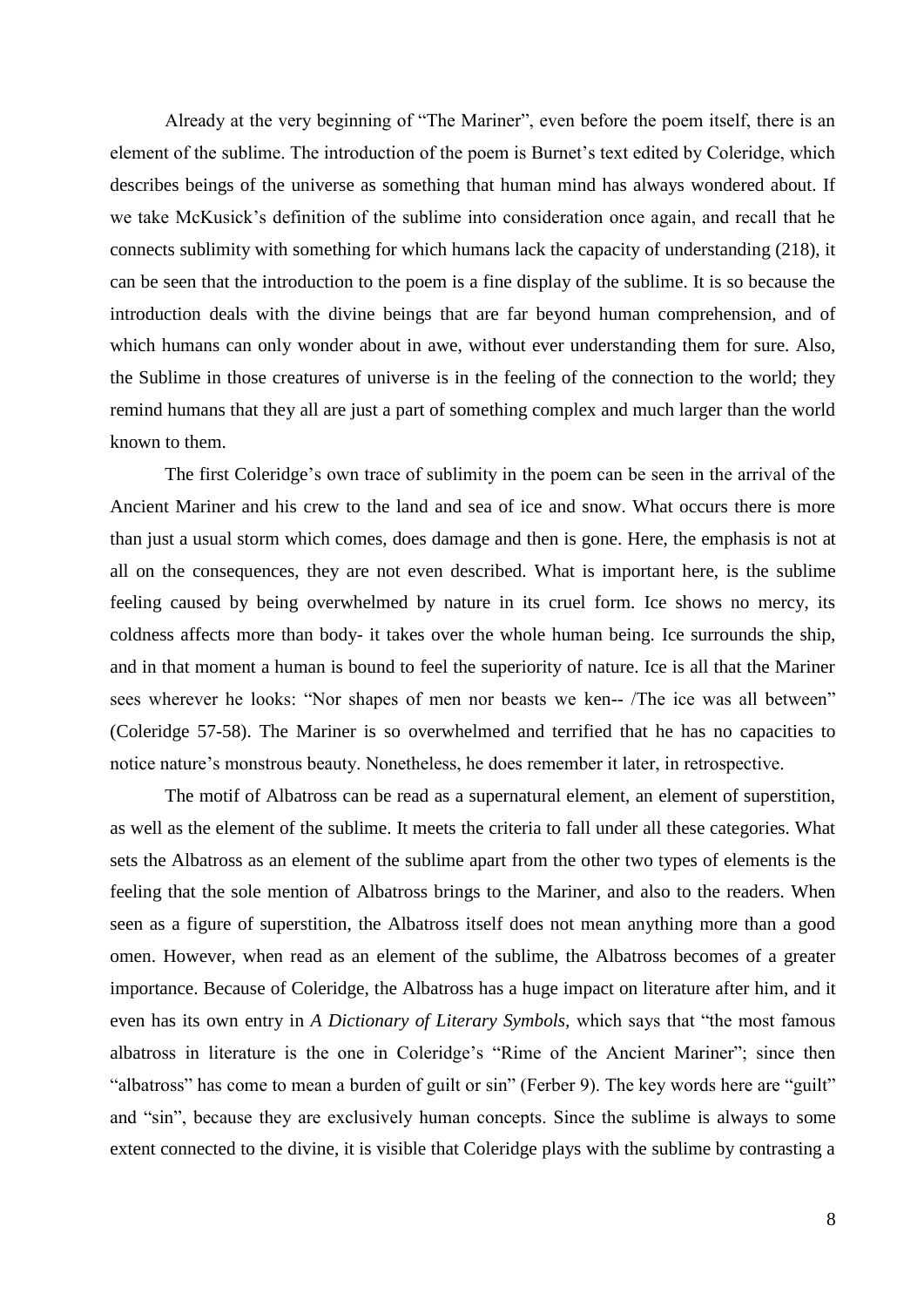divine creature that the Albatross is with solely human fabrications. At the moment when the Mariner shrieks:

Ah! well a-day! what evil looks Had I from old and young! Instead of the cross, the Albatross

About my neck was hung. (Coleridge 139-142),

the fusion of the worldly and the divine happens in that that the Mariner is overwhelmed by guilt because he intervened into something that is of a divine origin and thus more powerful than him, and failed. The event of killing the Albatross can be read in a way that the Mariner tried to pry into the sublime, which has not been successful because he does not have the capacity for comprehending it. The Albatross has thus become an element of the sublime; even if the animal is dead, it still affects the ship, the natural occurrences around it, and most importantly, the Mariner. It is a source not only of terror, but also of respect and admiration, because of its ascendancy over death.

The next sign of sublimity is not so obvious because it is hidden in the lack of nature's activity and presence. When the ship is becalmed and the crew is out of water to drink, they are aware of how miserable they are without such a simple manifestation of nature: the rain. Every human, end every other biological being is made of water and needs water to survive. When the balance of the water inside and outside of humans is disturbed, the consequences are dire; in the poem the crew falls ill, and that is only the start of curse caused by killing the Albatross. All of them are connected in the same suffering: the thirst. Regardless of how powerful and ready they consider themselves, they are weak without water, and that is the proof of how humans depend on nature. In religious context, the thirst for water can be read as the thirst and the longing of the crew for forgiveness of the sin that the Mariner has committed.

The subliminal elements already listed have one thing in common: mortal being's realization of their triviality in front of greater forces of nature. However, the next element of the Sublime, Life-in-Death, does not fit into a classical definition of the Sublime, because she is not a part of nature. She is more of a human projection and reaction to the sublime situation. Life-in-Death is appealing and beautiful looking despite her being sinister. Other than the fact that she is not strictly a part of nature, she embodies the Sublime perfectly; she is a combination of pleasure and pain. Even though she is the bringer of death, there is something about her that makes the Mariner spellbound. Some parts of her looks are described as beautiful, some as awful, but all in all, she is mesmerizing, and her general appearance is best captured in lines: "The Night-mare LIFE-IN-DEATH was she/ Who thicks man's blood with cold" (Coleridge 193-194) because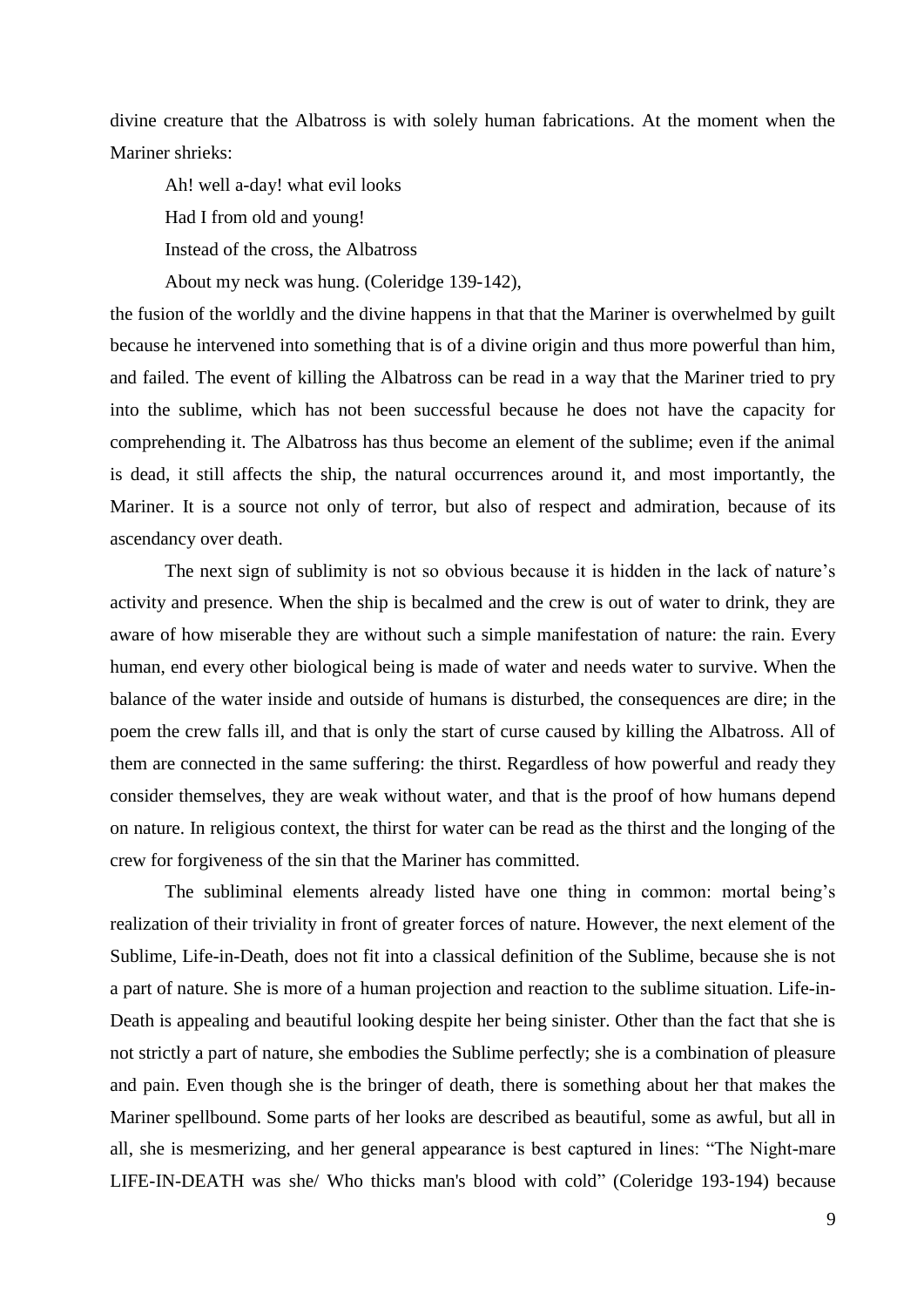they show that her influence on one's psyche is so strong, that it consequently seems to affect their body as well.

Furthermore, the elements of the Sublime are also visible in the Ancient Mariner's position when the rest of the crew dies. At that moment, he is aware of the blight of his existence. Being surrounded by bodies that once belonged to his ship-mates reminded him of how small and insignificant he is, and how abruptly his life can end. There is no force stronger than the divine force. In spite of his superiority towards the fishes and other sea creatures which he earlier derogatorily called "slimy things" (Coleridge 125), he realizes that they are worth the same, and that there are many of the same entities in the world who are connected on the level of their insignificance in front of the nature and god. Triggered by loneliness, the Ancient Mariner sees the only hope in what he calls god. Many questions ail him, and all the answers are hidden in transcendence. Left alone to wonder and wander, the Mariner, now aware that they are on the same level, praises sea creatures with the words: "O happy living things! no tongue /Their beauty might declare" (Coleridge 283-284).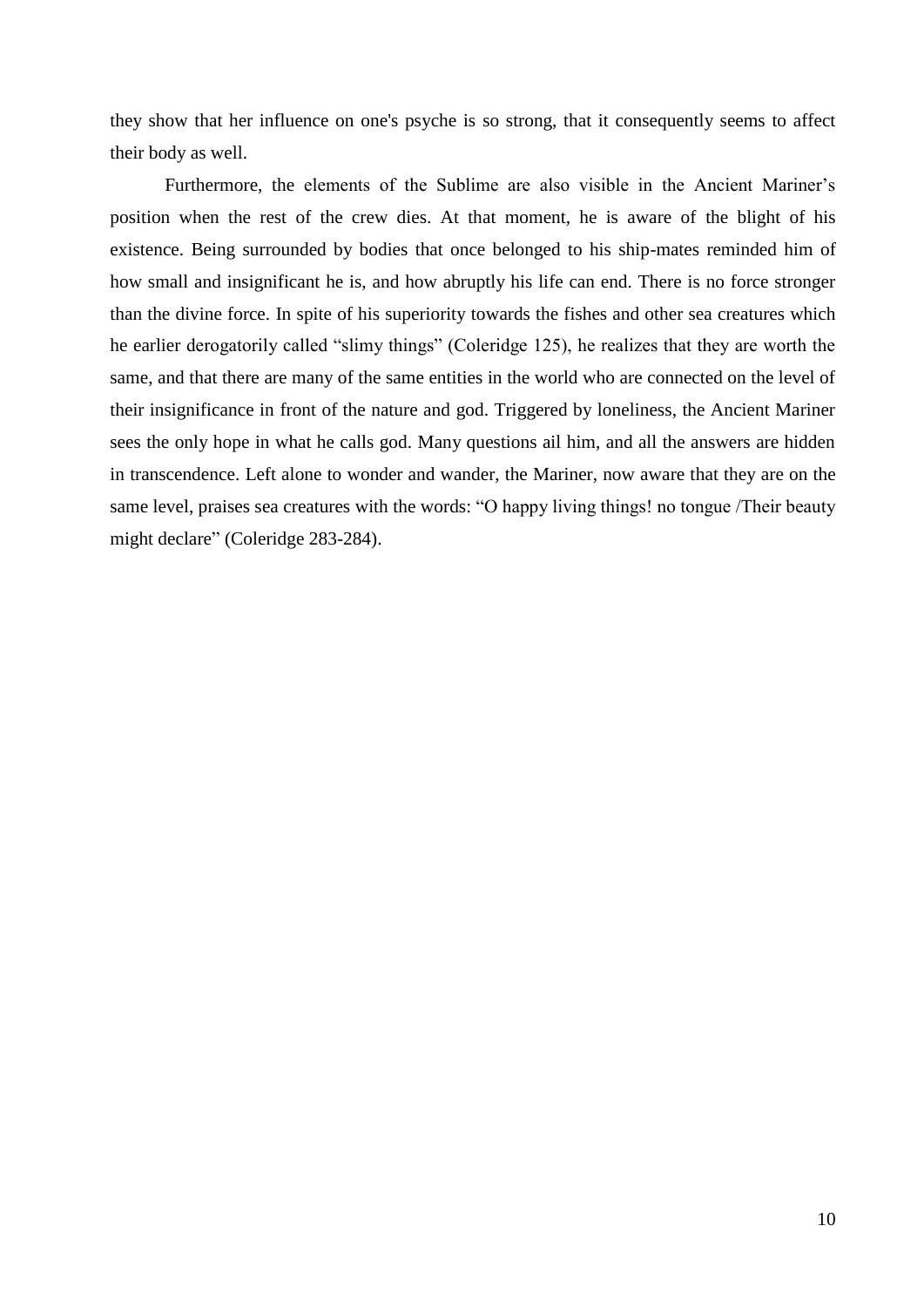#### <span id="page-17-0"></span>3. The Motif of the Wandering Jew

Though not really restricted to Romanticism, the motif of the Wandering Jew is of crucial importance for understanding "The Rime of the Ancient Mariner". When discussing the origin of the Jewish theme in Romantic poetry, Matar explores the legend of the Wandering Jew. Even though some Romantic poets were sympathetic towards the Jews, Matar states that their sympathy does not deny the fact that "the legend stemmed from and conveyed intense hostility to the Jews", and "its [of the legend] diffusion in English literature in the seventeenth and eighteenth centuries had usually served to decry Jewish wickedness and sin" (Matar 224). In spite of the early Romantic tendency to associate the Jews with sin and all things wicked, he praises Coleridge because "among the Romantic poets, only Samuel Taylor Coleridge presented a positive view of the Jews" (Matar 231). Matar then proceeds to describe the literary motif of the Wandering Jew as a sinful person suffering deathlessness because they are eternally punished for unkindness to Jesus (224). In "The Mariner", the emphasis is not on the nationality or a religious component of the Wandering Jew, but rather on his meaning as a literary symbol.

As a symbol, he is "in almost all its forms, the story of the regeneration of a soul, of penitence and a hard long service rendered to humanity" (Briggs 137). Exactly such yearning is present in the character of the Ancient Mariner. The Mariner's eagerness to tell his story shows that he does not tell it because he simply wants to, but rather that he is forced to spread his word regardless of circumstances that he is in. The reciprocal relationship of the Mariner's story is visible in the lines:

The Wedding-Guest he beat his breast,

Yet he cannot choose but hear;

And thus spake on that ancient man,

The bright-eyed Mariner (Coleridge 37-40),

where Mariner cannot stop his narrative, nor can the wedding-guest stop listening. At that point of the poem, the reason of the Mariner's exaggerated enthusiasm for storytelling is still unknown. Bearing in mind the interpretation of the Mariner as the Wandering Jew, readers can spot the origin of the Mariner's curse; after killing the albatross, the Mariner confesses that he "had done an [sic] hellish thing" (90), which certainly is an offence to god, because the albatross was of a divine origin. That way, the Mariner fits into the profile of the Wandering Jew, as he had done a minor offence to the divine, and is as a consequence condemned not to death, but to life without death. But, that is not the resolution of the problem, because the punishment in form of a deathless life would be pointless. It is the Mariner's realization of his sin that completes the purpose of wandering around the earth. Namely, after killing the bird, decrying the creatures of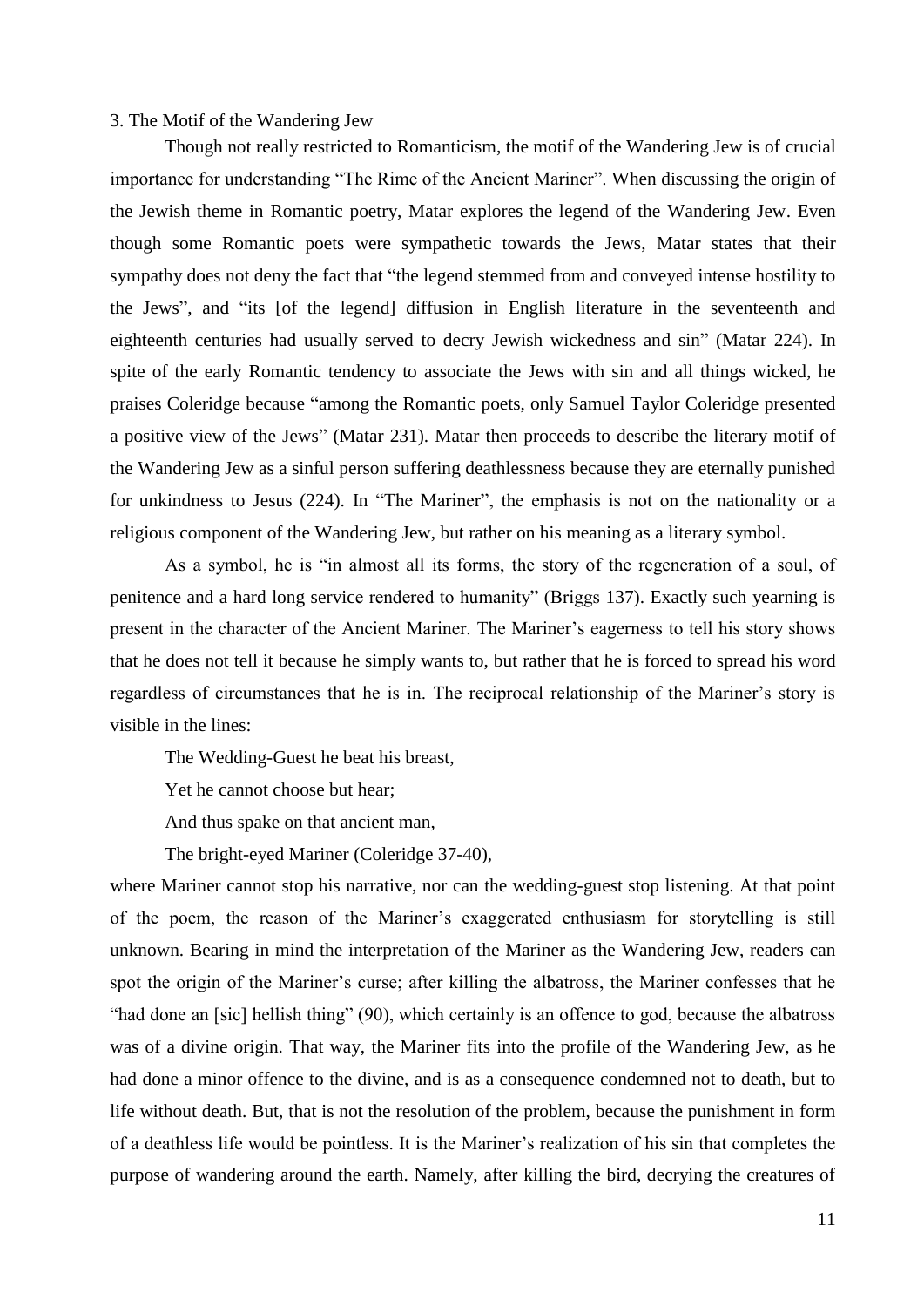the sea, suffering on a haunted ship, and finally being saved by the providence, the Mariner finally got to see how good and kind god is to him. In return for being saved, he has to preach his story of god's love forever, as seen in lines:

I pass, like night, from land do land; I have strange power of speech; The moment that his face I see, I know the man that must hear me:

To him my tale I teach. (Coleridge 587-591)

The Mariner also concludes that he is not any better than other creatures that he once had contempt for. By declaring "And a thousand slimy things/ Lived on; and so did I" (239-240), he makes peace with his fate, and accepts the implied fact that all worldly creatures are the same in god's eyes.

Still, the fact that the Mariner is saved and is sent to spread the word of peace and love does not reduce his sin. The ship on which the murder of the albatross has taken place carries a curse so strong that it influences a boy who had witnessed the sinking of that ship. When the boy felt the sinister aura of the ship and the Mariner, he went mad, and compared the Mariner to the devil himself (570).

The place where the Wandering Jew in the shape of the Mariner decides to tell his story is also of certain significance. He tells his story at a wedding celebration, and weddings are always manifestations of love. Coleridge connects love between worldly creatures with love that god has taught the Mariner about, the divine love, and thus manages to connect both worlds.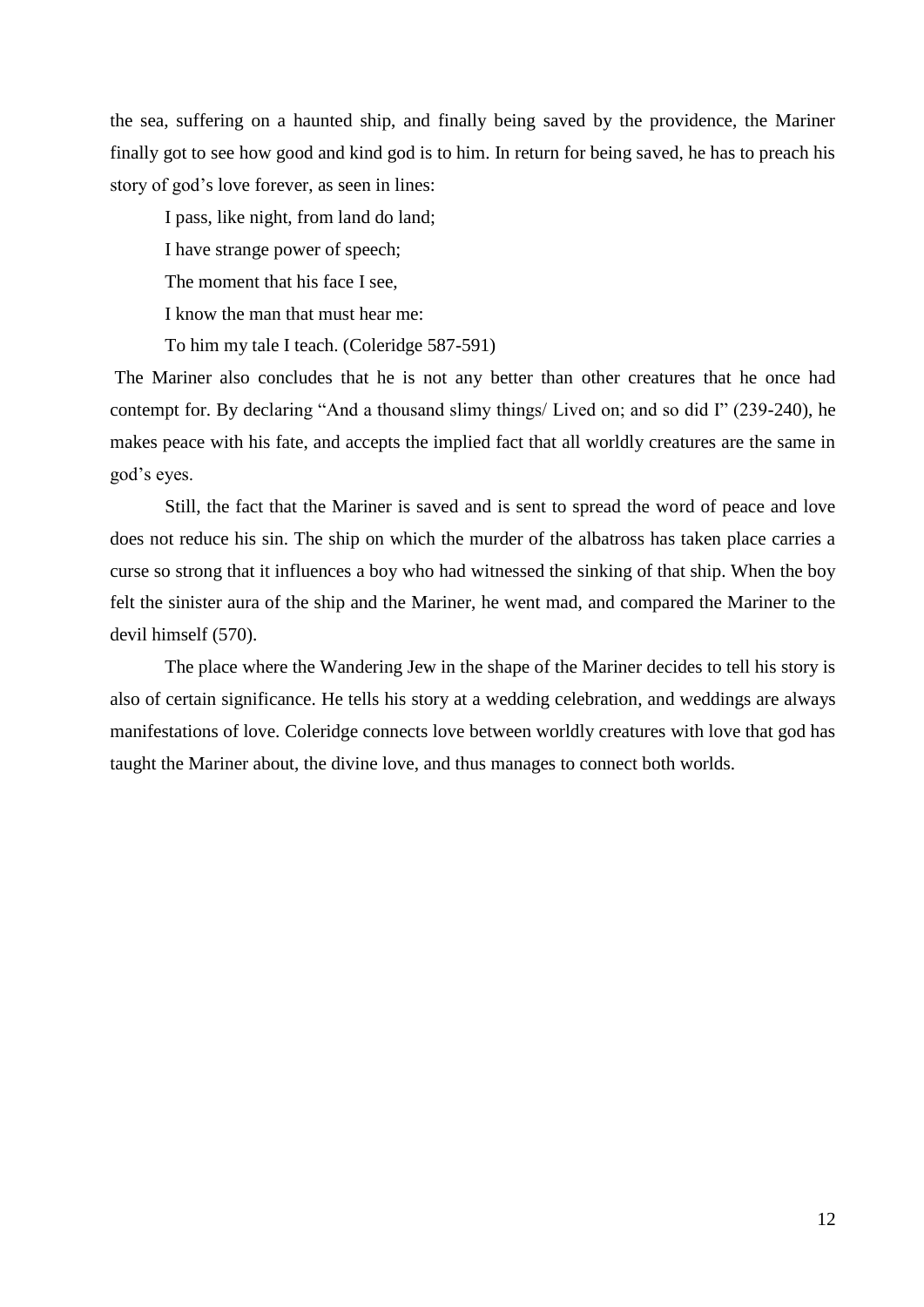### <span id="page-19-0"></span>4. Gothic elements in "The Rime"

Gothic literature has some features in common with the literature of Romanticism. It has developed "as one symptom of a widespread shift away from neoclassical ideals of order and reason, toward Romantic belief in emotion and imagination" (Hume 282). "The Rime of the Ancient Mariner" is no exception from that rule, and even though it is usually read as a Romantic poem, especially because of its sublimity which is entirely a Romantic element, "The Rime" undoubtedly abounds in Gothic elements as well.

Hume lists psychological interest as one of the concerns of Gothic writing, which he links to "*interior* mental processes" (Hume 283). That feature is certainly present in "The Rime". When discussing the introspective quality of Coleridge's works, Vallins notes that "Coleridge's poems are remarkable for the extent to which subjective experience rather than any aspect of external reality forms their principal topic" (Vallins 2). The concern of interior mental process can be applied both to readers and the characters in literature, or in this case, the Mariner. As Vallins said, it is required of each reader to make an effort to interpret Coleridge, and there are "puzzles and challenges to interpretation with which their reader is presented" (Vallins 7). Consequently, there are various interpretations of the same poem, and different readers will put different topics in focus. In literature in general, that is not unusual at all, but, what sets this case apart from the others is the fact that here it is possible to read the Mariner's internal processes, and his understanding of his surroundings. He wrestles with the forces of nature, the divine, and most importantly, with his sin and guilt, and that is where the readers get to see the psychology behind his actions. The lines:

I moved, and could not feel my limbs:

I was so light—almost

I thought that I had died in sleep,

And was a blesséd ghost (Coleridge 306-309)

exemplify an interior mental process in which the Mariner reflects on his physical and psychological exhaustion.

Hume also touches on the subject of supernatural, which is generally recognized as a Romanticist feature. However, he writes about supernatural in the context of Gothic literature, saying that "Gothic novels are often ridiculed for their use of the supernatural, though no one condemns Coleridge, say, for introducing it in 'The Rime of the Ancient Mariner'" (284). Hume also argues that because of the fact that realism is not the desired object in the Gothic novel, "supernaturalism seems a valid enough device for removing the narrative from the realm of the everyday" (284). While he agrees that excessive usage of the supernatural can be irritating to the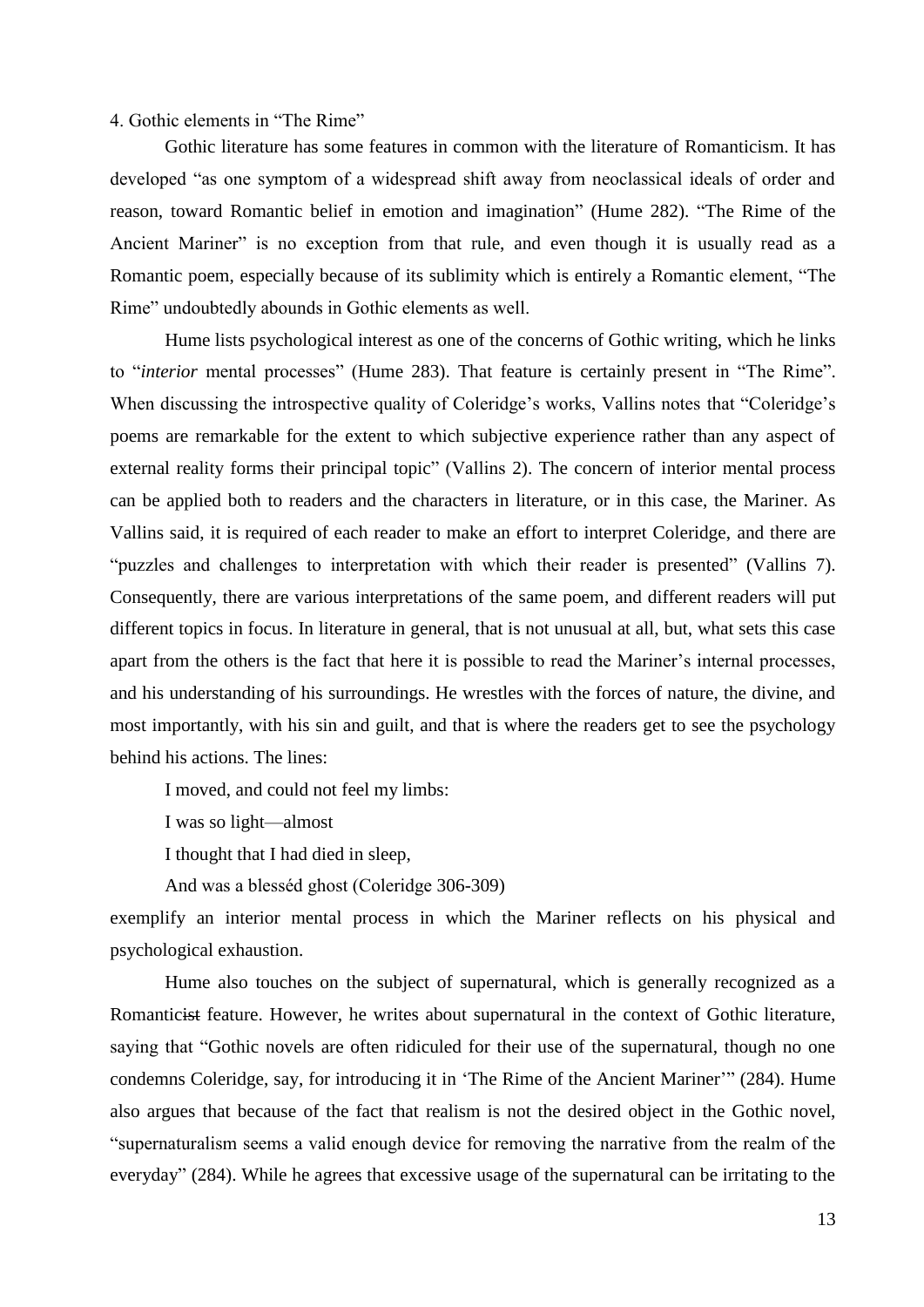<span id="page-20-0"></span>readers because of their ingrown sense of realism, he finds a good spot where the supernatural can fit in without bothering readers, and that is poetry (284). It is worth noticing that Coleridge too has addressed the problem of supernatural imagery causing discomfort in readers, but unlike Hume, Coleridge does not find it that much troublesome. On the contrary, he finds a simple solution in the willing suspension of disbelief, with which the readers can fully immerse into a supernatural story. Regardless of all the characteristics that Gothic and Romanticism have in common, Hume argues that there are more differences than similarities between them (289).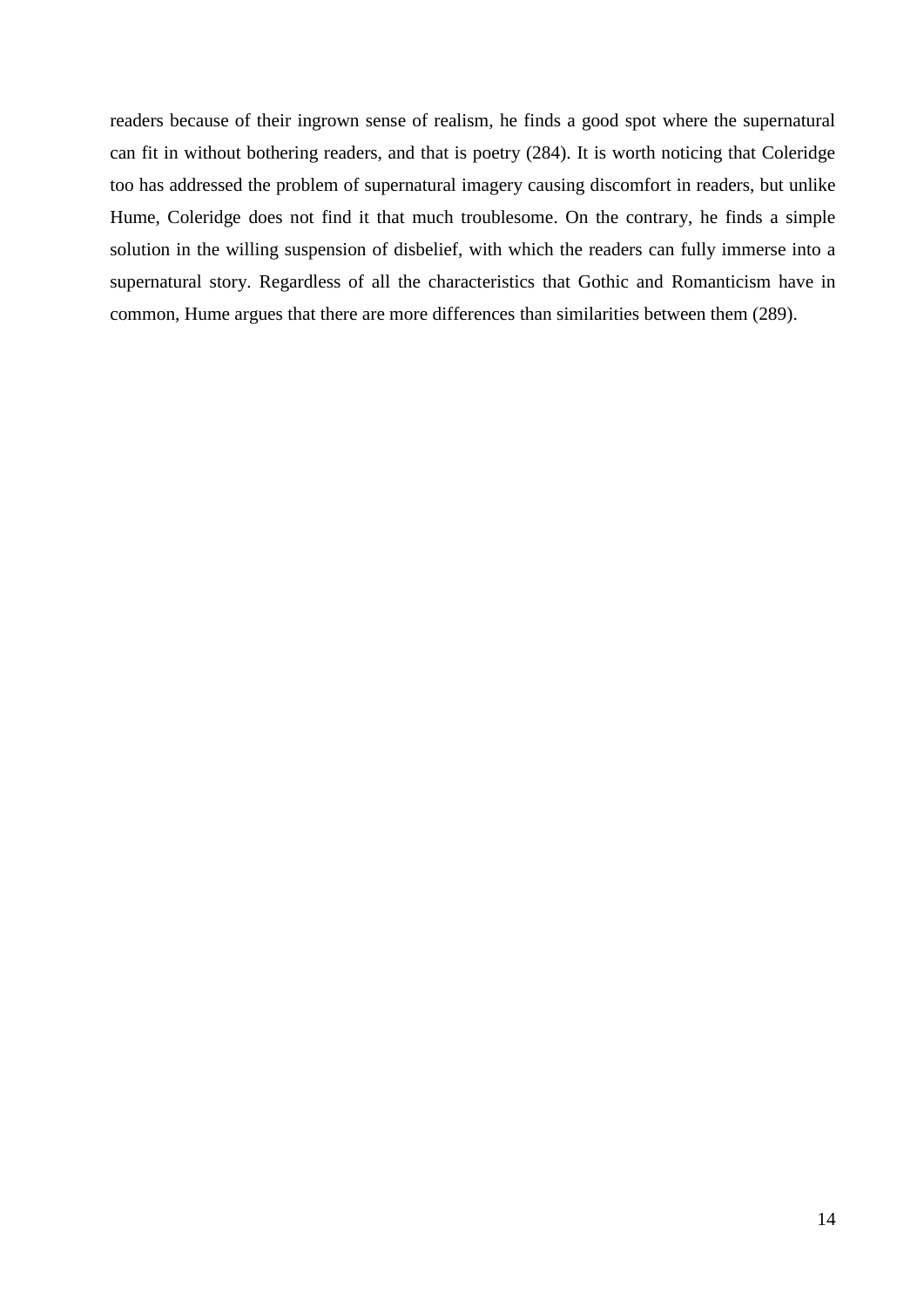# Conclusion

Even if one reads "The Rime of the Ancient Mariner" without having any basic knowledge of the period in which the poem was written, or, not to mention, without having comprehended the literary features of that period prior to reading, one would still enjoy it, because it is a great piece of art, and a great adventurous poem which fills the reader with excitement, anticipation, terror and sadness. But, with keeping Romanticism and the characteristics of Romantic literature in mind, "The Rime" feels like entirely different poem. In the latter case, the poem reveals the immense depth of the imagery used, and provokes the feelings that otherwise would not even be there. Coleridge really is a literary mastermind, not only in literary theory, but also in creating his own content. It would be a shame if his skilfully crafted motifs, symbols, ideas, thoughts and images went unnoticed past the untrained eye. Because of that, it is of essential importance to approach Coleridge's poetry with the attention it deserves, and study the Romantic features beforehand in order to avoid missing out on Coleridge's genius.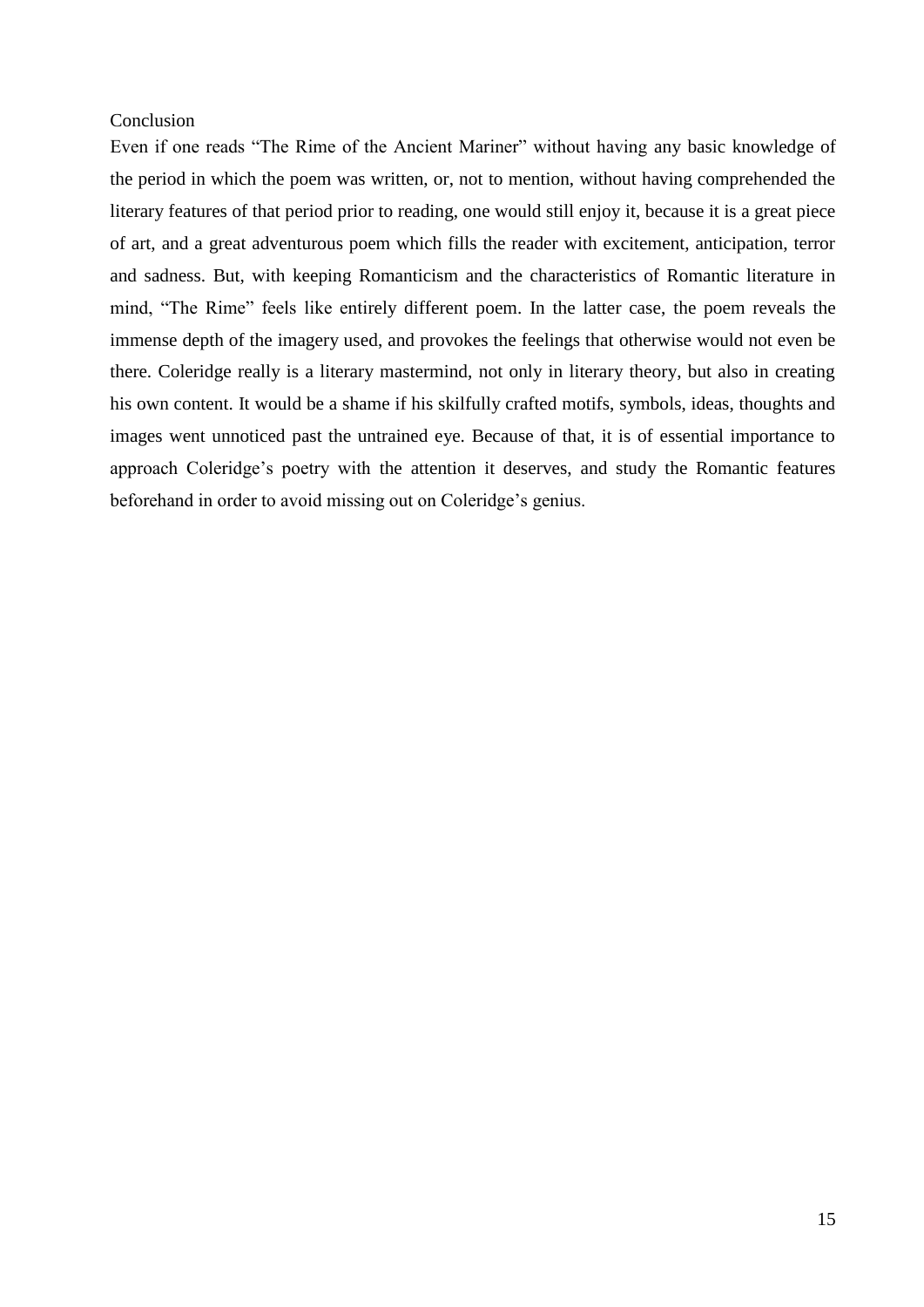#### Works Cited

<span id="page-22-0"></span>Burke, Edmund. *On the Sublime and Beautiful.* Vol. XXIV, Part 2. The Harvard Classics. P.F. Collier & Son, 1909–14; *Bartleby.com*, 2001, [www.bartleby.com/24/2/.](http://www.bartleby.com/24/2/) Accessed 18 Aug. 2017.

Coleridge, Samuel Taylor. *Biographia Literaria*. The Floating Press, 2009.

- Coleridge, Samuel Taylor. *The Rime of the Ancient Mariner. The Norton Anthology of English Literature*, edited by Nina Baym, 8th ed. Vol. A. Norton, 2012, pp. 430-446. Print.
- De Quincey, Thomas. "Entry for Wednesday 1 June 1803". *A Diary of Thomas De Quincey, 1803*, edited by H. A. Eaton. Kessinger Publishing LLC, 2007.
- Ferber, Michael. *A Dictionary of Literary Symbols*. Cambridge University Press, 1999.
- Fulford, Tim. "Slavery and Superstition in Supernatural Poems*". The Cambridge Companion to Coleridge*. Cambridge University Press, 2002.
- Hume, Robert D. "Gothic versus Romantic: A Revaluation of the Gothic Novel." *PMLA*, vol. 84, no. 2, 1969, pp. 282–290. *JSTOR*, DOI: 10.2307/1261285.
- Jones, Ewan James. *Coleridge and the Philosophy of Poetic Form*. Cambridge University Press, 2014.
- Matar, Nabil I. "The English Romantic Poets and the Jews." *Jewish Social Studies*, vol. 50, no. 3/4, 1988, pp. 223–238. *JSTOR*, [www.jstor.org/stable/4467425.](http://www.jstor.org/stable/4467425)
- McKusic, James. *Symbol* in *The Cambridge Companion to Coleridge*. Cambridge, University Press, 2002
- Montgomery, James. *Lectures on General Literature*. New York, Harper & Brothers, 1838
- Owen, Charles A. "Structure in the Ancient Mariner." *College English*, vol. 23, no. 4, 1962, pp. 261–267. *JSTOR*, DOI: 10.2307/373065
- Radcliffe, Ann. "On the Supernatural in Poetry." *The New Monthly Magazine*, vol. 16, no. 1., 1826, pp. 145–52.
- Russell, W. M. S., and Katharine M. Briggs. "The Legends of Lilith and of the Wandering Jew in Nineteenth-Century Literature." *Folklore*, vol. 92, no. 2, 1981, pp. 132–140. *JSTOR*, www.jstor.org/stable/1259465.